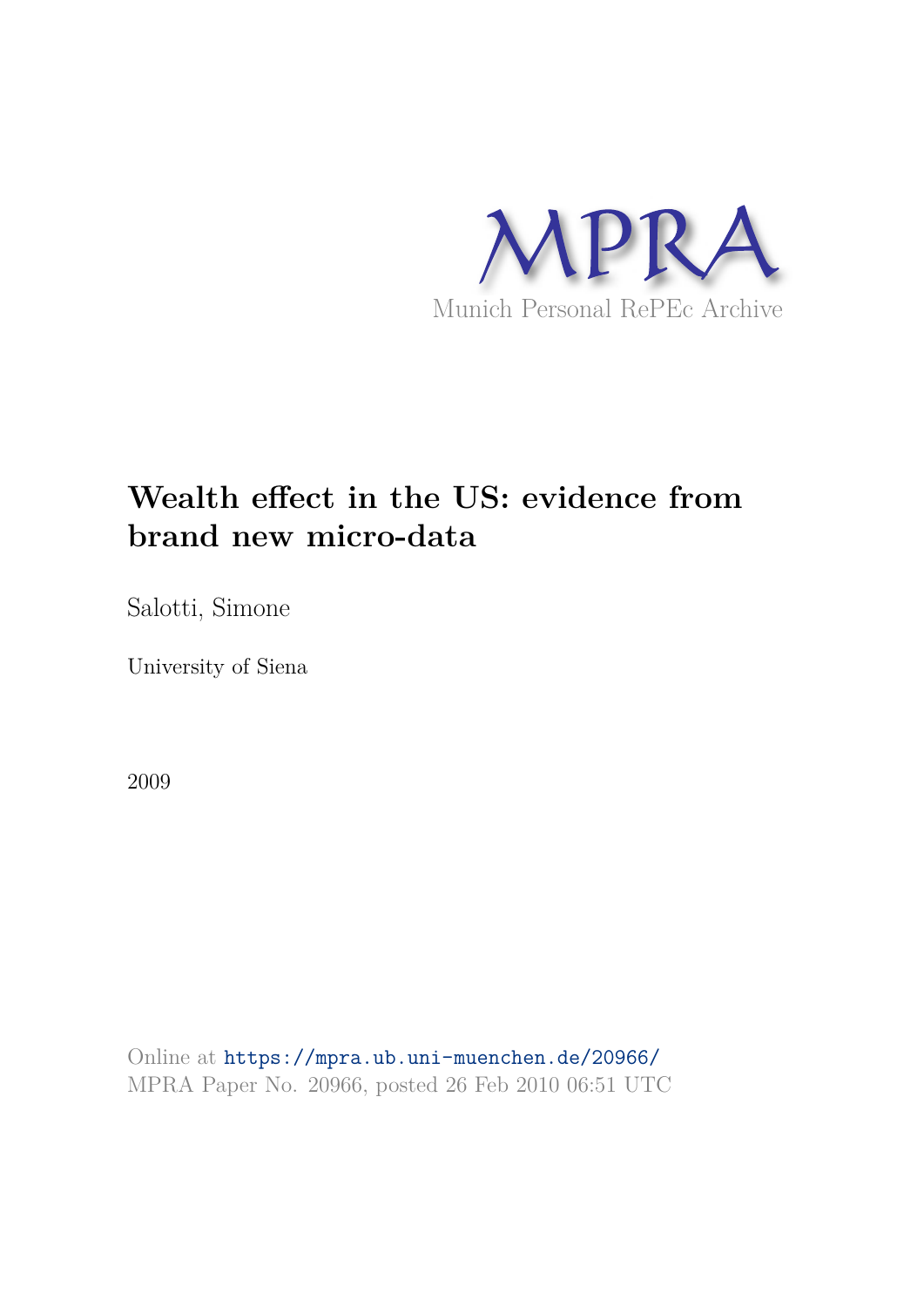# Wealth effect in the US: evidence from brand new micro-data

## Simone Salotti<sup>÷</sup>

#### **This draft: February 2010**

#### **Abstract**

This article investigates how wealth and capital gains affected household consumption in the USA in the period 1989-2007. The empirical evidence brought so far by the literature is unclear, likely because of the low quality of the data more readily available. We combine information from the Consumer Expenditure Survey and the Survey of Consumer Finances to perform a detailed analysis on the effects of wealth on consumption. We divide between durables and non durables consumption, and we also investigate the roles of the different components of household wealth, both gross and net. Our estimates indicate that there is a significant tangible wealth effect (between one and four cents per dollar), and its economic importance lies in the low range of the estimates of the previous empirical literature. On the contrary, financial wealth seems to have no significant effects on consumption, apart from a low positive effect during the Nineties (around one cent per dollar of gross wealth). The estimation of the model with a Pooled OLS on the repeated cross sections confirms the findings of the cross-sections estimates. Interesting features arise from the estimation of the model dividing the sample by income quartiles, such as a decreasing wealth effect as income rises. Overall, our results suggest that the fears of sizable reverse direct wealth effects due to sudden declines in housing values has been overstated in previous studies.

JEL: D12, E21 Keywords: Consumption, Household Wealth, Wealth Effect

 $\overline{a}$ 

<sup>÷</sup> salotti@unisi.it Department of Mathematics for Decisions – University of Florence – Via Lombroso, 6/17 – 50100 – Firenze (Italy)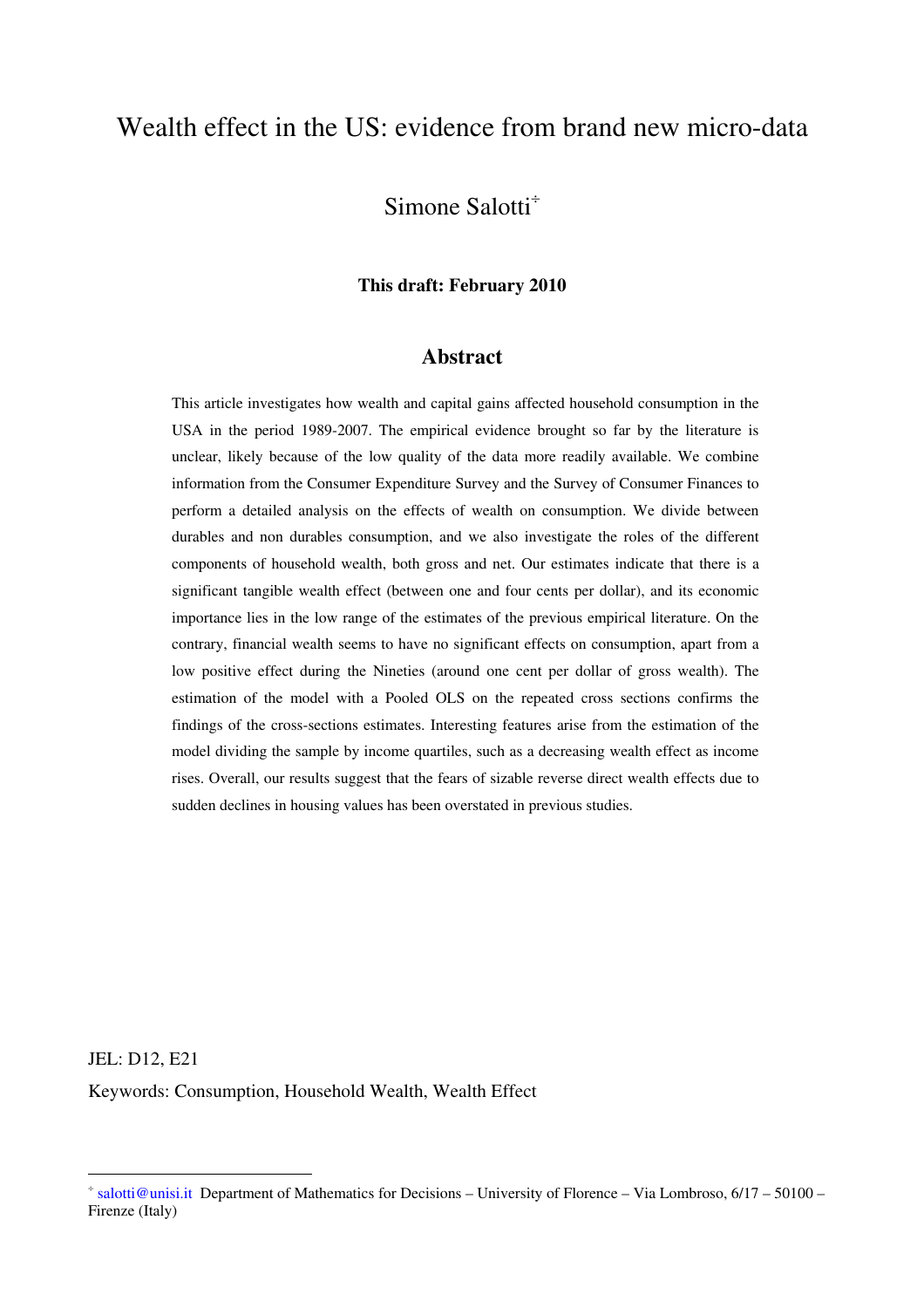## **1. Introduction**

During the Nineties and the beginning of the new Millennium, a period of growing stock and housing prices, the US aggregate savings rate fell considerably, leading to a renewed interest in the understanding of its determinants. In particular, the recent literature concentrated on the effects of household wealth on household consumption and savings, through the so called 'wealth effect' channel. This new wave of studies aimed at understanding the possible role of wealth in exacerbating the effects of a slowdown of the economy in case of constant or declining share and housing prices (Paiella, 2007a). With the subprime mortgages crisis of 2007 and the following financial and economic crisis, this scenario, from mere hypothesis, has become reality. In light of that, the aim of our article is to explore deeply the role of household wealth on consumption and, consequently, on savings.

Greenspan (2003) credited housing wealth, realized capital gains, and home equity borrowing with shoring up the economy in the aftermath of the stock market collapse of 2000 and the recession of 2001, primarily through their effects on consumer spending. However, the mechanism through which wealth directly affects consumption is not yet clearly understood: while the arguments supporting a direct wealth effect are clear (changes in wealth directly cause changes in consumption through their effect on households' contemporaneous budget sets), the empirical evidence brought so far by a large literature that investigates the role of wealth shocks on consumption is unclear. Moreover, wealth can affect consumption through the indirect channel of providing a collateral for obtaining access to credit (Cynamon and Fazzari, 2008). Some authors claim that the decline in the personal saving rate (that, in most developed countries, started in the middle of the Eighties) is largely due to the significant capital gains in corporate equities experienced over this period (Juster et al., 2005). Others conclude that there is at best a weak evidence of a stock market wealth effect, and underline the importance of housing wealth in determining the households decisions on consumption and savings (Case et al., 2005).

In our article we investigate the role of wealth and capital gains on household consumption in the period 1989-2007 using a household-level dataset specifically built for this purpose, since no single existing survey contains detailed data both on consumption and wealth. Thus, we combine information from two different surveys: the Consumer Expenditure Survey (CES) and the Survey of Consumer Finances (SCF). Essentially, we impute the SCF wealth variables to the CES households (that is, we use the SCF as a donor to enrich the variables set of the CES) in order to estimate a consumption equation with wealth, in various decompositions, as one of the main explanatory variables. To the best of our knowledge, a similar procedure has been exploited only once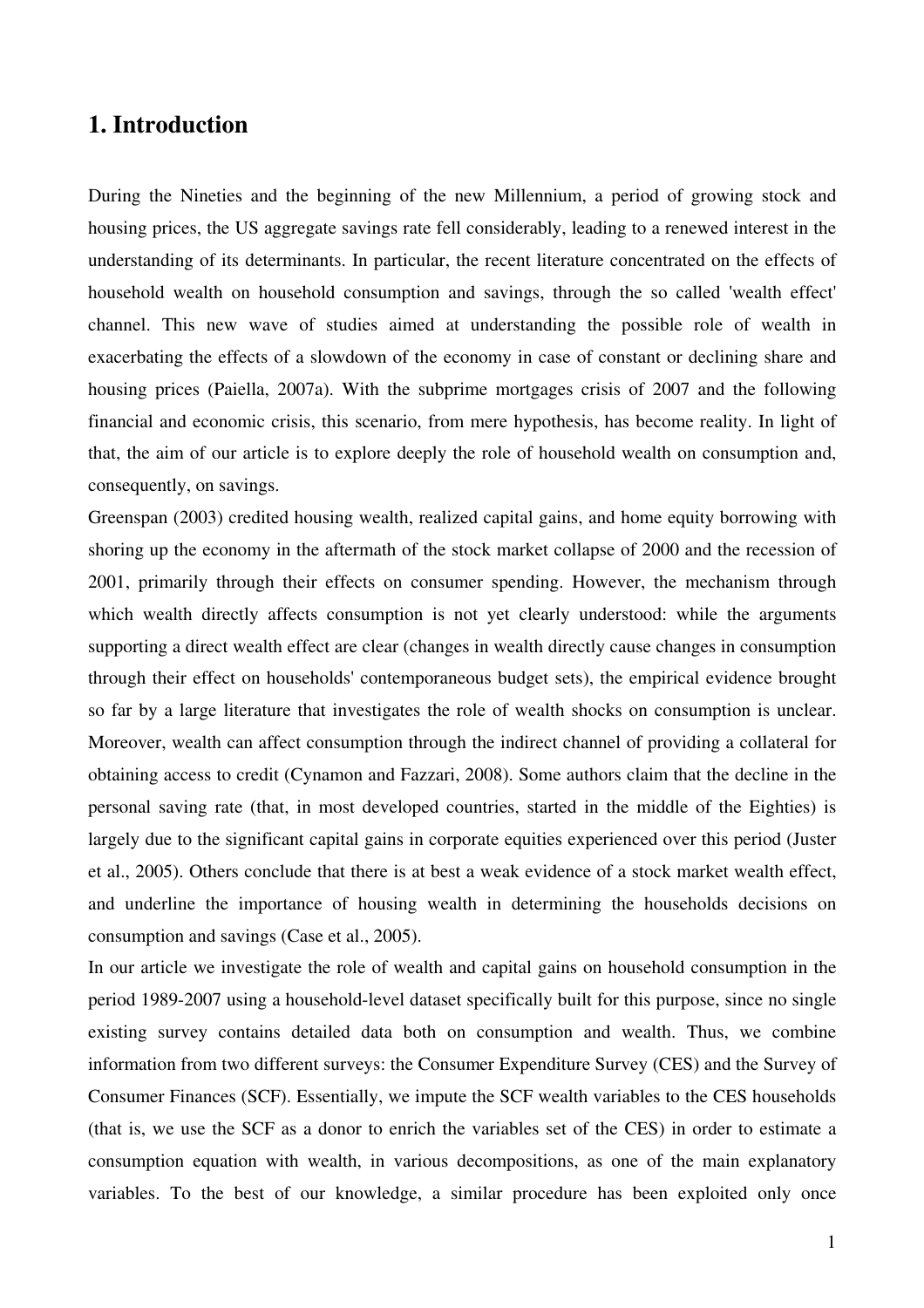previously for similar purposes, by Bostic et al. (2009). However, we improve the matching methodology implemented by Bostic et al. (2009) in order to obtain a much larger dataset than theirs, following closely the guidelines on data matching suggested by Ridder and Moffitt (2007). As a result, we do not limit ourselves to the analysis of home owners only, and we use a richer set of variables. Finally, our analysis includes the years 2004 and 2007, while Bostic et al. (2009) have data up to 2001 only.

In our analysis we differentiate between financial and tangible wealth, the latter further disaggregated into the value of the house of residence and the other real estate properties; in addition, we investigate the role of debt on consumption decisions by studying both gross and net wealth. Furthermore, we use information on past capital gains to investigate their direct role on consumption, as suggested by Juster et al. (2005). This direct investigation of the effects of capital gains on consumption has been used in early studies (Bhatia, 1972, Peek, 1983), while more recent work has focused on wealth-based models. We have chosen to perform both, even if the results of the capital gains specification are more prone to suffer from measurement errors, since they are reported (in the SCF) with a lower precision with respect to the wealth stock variables. We also investigate the consumption determinants of the older households, thanks to various interaction terms, and we finally look at the differences between households pertaining to different income quartiles.

The main result of our study is that tangible wealth is the main type of household wealth to significantly and positively affect consumption. In particular, the house of residence is the part of tangible wealth which is responsible for the highest direct wealth effect. The estimated elasticity of consumption spending with respect to tangible wealth is between two and four cents per dollar, which is not far from previous estimates. However, this seems to suggest that the fears of sizable reverse direct wealth effects due to a sudden declines in housing values could have been overstated previously (one exception being Case and Quigley, 2008), since the values involved are not impressive. Indeed, the dynamics of the recent economic and financial crises do not reveal any direct linkage between the declining housing prices and household consumption, rather they shed light on the perverse mechanisms of the real estate and credit (mortgages in particular) markets.

Among the additional results, older households experience a higher wealth effect (that is, extract more liquidity from their assets, as predicted by theory), while they have lower elasticity of consumption with respect to income. The estimation by income quartiles shows that richer households have a higher current income elasticity; also, their consumption paths do not take into high consideration the value of their assets, since the estimated wealth effect for these households are lower than for the poorer ones, and they are often not statistically different from zero.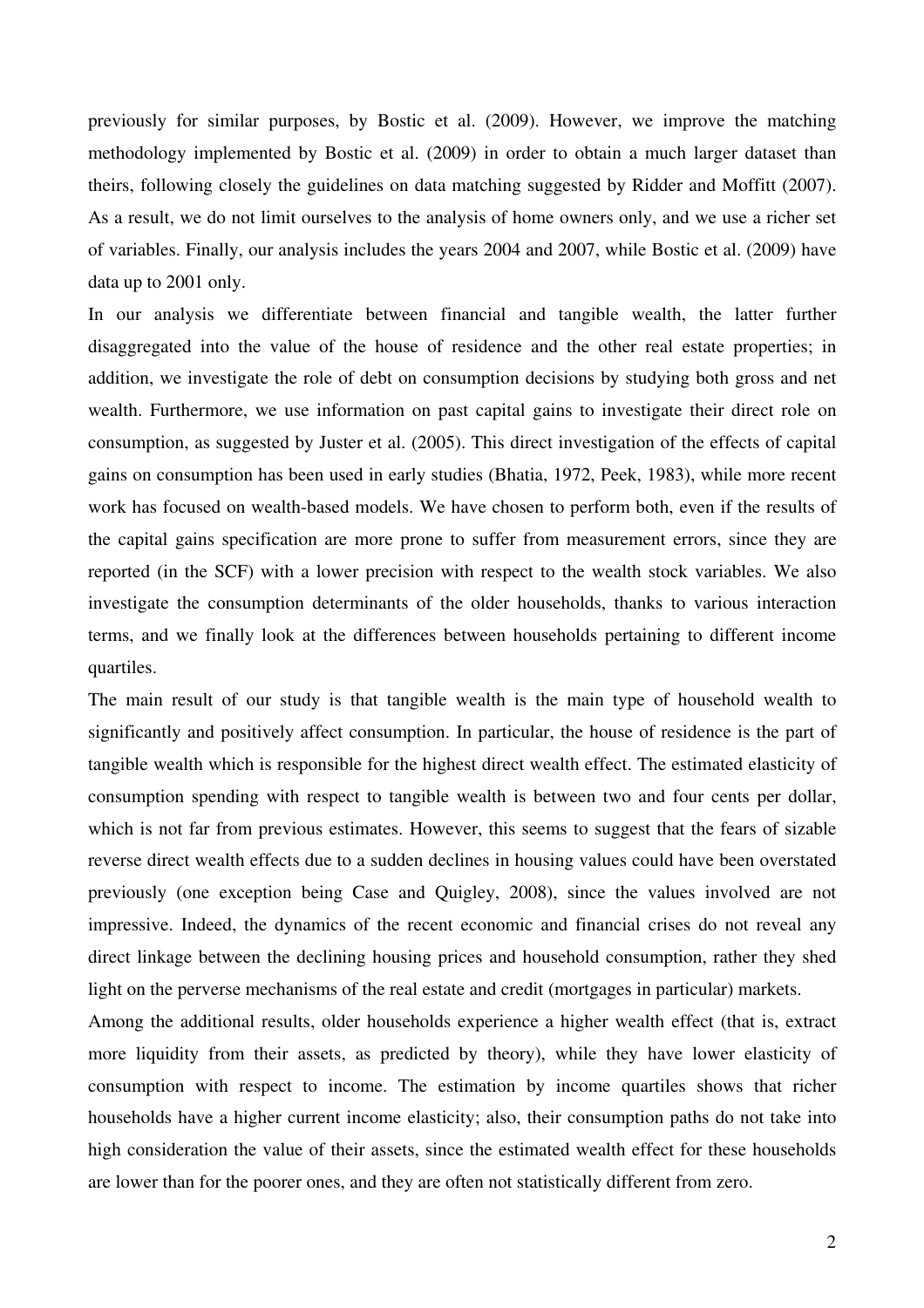The rest of this paper is organized as follows. Section 2 provides a review of the previous literature. Section 3 describes the data used and how they were combined. Also, the econometric models are presented. Section 4 illustrates the results. Section 5 concludes briefly.

# **2. The 'wealth effect' in the literature**

There is a large literature about the wealth effect, and most of it is based on the life-cycle model originally proposed by Ando and Modigliani (1963). According to this theory, an increase in wealth leads the individuals to gradually increase consumption, thus lowering their savings. Also, the propensity to consume out of wealth, whatever its form, should be the same small number (Paiella, 2007b). In practice, this is likely to be violated, "if assets are not fungible and households develop 'mental accounts' that dictate that certain assets are more appropriate to use for current expenditure and others for long-term saving" (Paiella, 2007b, 191). Additionally, Lettau and Ludvigson (2004) stress that wealth shocks must be perceived as permanent in order to affect consumption. As a result, the appraisal of the wealth effect is something that must be quantified empirically, and it has been done in a fair number of articles that make use of either household-level or aggregate data. Consequently, a wide range of estimates have been produced. For the U.S economy, they usually lie between 2 and 7 cents of additional consumption per year per 1 dollar increase in household wealth. This is consistent with the magnitude of the effect estimated by the research staff of the Board of Governors of the Federal Reserve System, that maintains the longest and most regularly updated wealth effect estimates for the USA.

In the latest studies, different results have been found according to the type of household wealth analyzed, mainly dividing between house equity and financial wealth. The reason lies in the fact that households may perceive these two kinds of wealth differently under several perspectives, and this may influence the way it affects consumption (see Case et al., 2005, for an excellent discussion). The empirical evidence seems to confirm this intuition, and even go beyond that. For example, Edison and Sløk (2002) further differentiate financial wealth between technology and non-technology segments of the stock market, finding differences in the wealth effect channel for the USA. Case et al. (2005) study both the financial and the housing wealth effect for the US, finding a significant effect for the latter only. Bostic et al. (2009) disaggregate household wealth into financial, house of residence and other real estate, finding different results accordingly. Other authors concentrate either on the first or the second component: to name a few, Belski and Prakken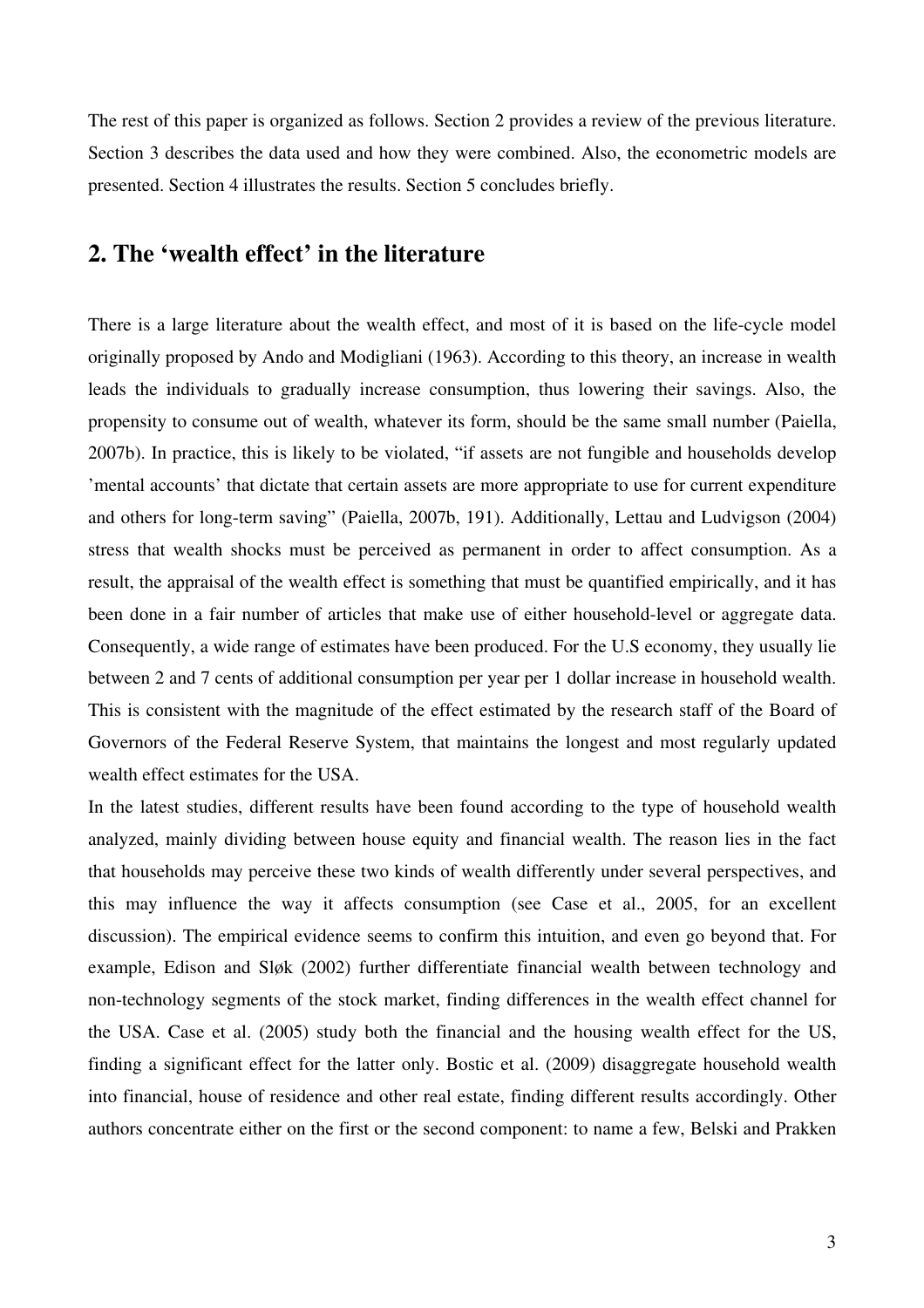(2004) and Carroll et al. (2006) study the housing wealth effect, while Davis and Palumbo (2001) concentrate on the financial wealth effect.<sup>1</sup>

The empirical appraisal of the wealth effect poses some problems, such as endogeneity and the issue of omitted variables. Endogeneity is present in this kind of analysis, since the value of household wealth is the result of both past savings and movements of the asset prices. In this respect, a common weakness of the articles that investigate the wealth effect is that they use either aggregate data or non accurate household-level data. In both cases the analysis lack proper instruments to deal with endogeneity. In the first case there are some well known problems, such as aggregation issues and difficulties in decomposing age, cohort and time effects, as it is well explained by Attanasio and Banks (2001). About the second case, even if there are many sources of household-level data for the USA, each one of them, taken singularly, has some drawbacks for the type of analysis that is considered here. The Panel Study of Income Dynamics, (PSID, used for example by Lehnert, 2004, Juster et al, 2005), contains data on food consumption only, and data on household wealth have been collected since 1984 every five year only. The CES (used by Dynan and Maki, 2001, to name one) has very detailed consumption data, but the quality of its wealth data is low. On the other hand, the SCF does not contain detailed consumption variables, while information on wealth is collected very accurately.

In order to overcome these well-known problems of the literature, the strategy of this paper is to build a new household-level dataset combining CES and SCF data. We use a sample combination procedure (explained in the next section) as a way to impute missing values of a variable which we judge to be important in our analysis: specifically, we use it to impute the SCF wealth values to the CES individuals for which we already have detailed consumption data. Thus, we are able to use a very large amount of information, dealing with the problem of omitted variables and therefore moderating the issue of endogeneity. Methods of integrating different sources of information similar to the one that we utilized here, have been recently used by some national institutes of statistics as a convenient way to obtain detailed datasets without having to bear the costs of producing brand new surveys (for instance, see Rosati, 1998, D'Orazio et al., 2006, Del Boca et al., 2005).

## **3. Data and model**

#### **3.1 CES and SCF data**

 $\overline{a}$ 

 $<sup>1</sup>$  See Paiella (2007a) for an excellent survey on the empirical evidence on wealth effects.</sup>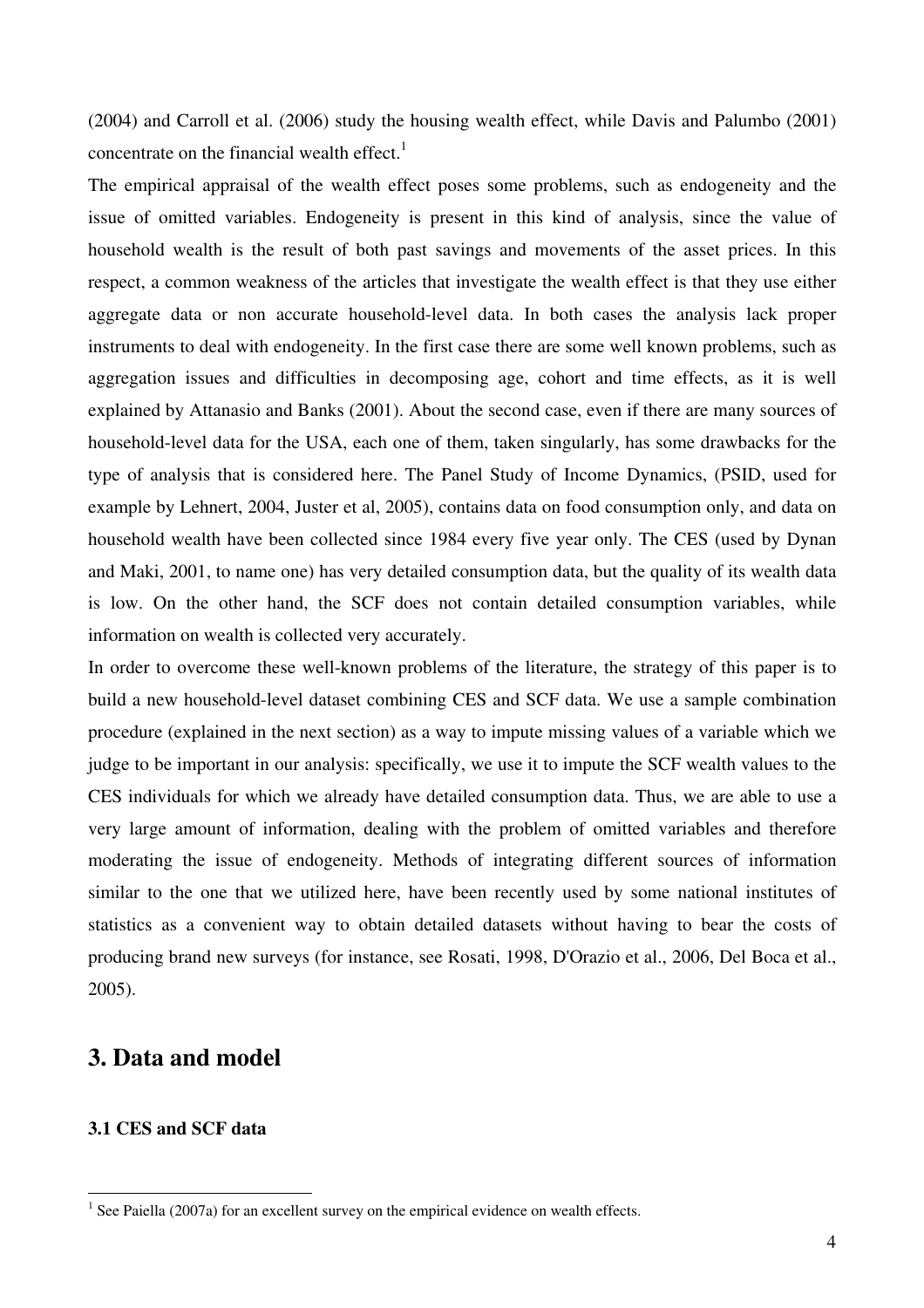In our analysis we use the wealth data from the SCF to enrich the information contained on the CES, that already contains detailed consumption data, for the period  $1989-2007$ .<sup>2</sup> Then, we exploit this "augmented" CES to perform the econometric analysis on the wealth effect, since this new dataset is perfectly appropriate to shed light on the effects of household wealth on consumption.

The CES is collected by the Bureau of Labor Statistics (BLS) to compute the Consumer Price Index, and contains data on up to 95 percent of total household expenditures. It is a rotating panel in which each household is interviewed four consecutive times over a one year period. Each quarter 25% of the sample are replaced by new households. The survey contains quarterly data, thus we had to extrapolate data on yearly consumption. Moreover, the interviews are conducted monthly about the expenditures of the previous three months: for example, a unit interviewed in January will appear in the same quarter of a unit interviewed in February or March, even if the reported information will cover a slightly different period of time. This overlapping structure of the sample complicates the operation of estimating annual consumption in many dimensions. First, the year over which we have information for each household is different depending on the month in which the household completes its cycle of interviews. Second, and even more important, not all households complete the cycle of four interviews, thus they don't report all the expenditures made in one year.

In order not to waste a vast amount of information, we have chosen to use the data of the households present for the whole year of reference, as well as the data of the households that were interviewed three periods or less, using the following procedure. First, we harmonized the expenditure variables using the Consumer Price Index, differentiated for food, energy and the other goods, in order to have all expenditures expressed with the prices of June of the reference year. Second, we deseasonalized the quarterly measures of consumption using the ratio to moving average method. Finally, we used a simple technique to extend these corrected quarterly expenditures to the whole year of interest: we multiplied by four the expenditure of the households present for one quarter only, by two the expenditure of two quarters and by four thirds the expenditure of the households interviewed for three quarters. For the households that were present for four quarters in a row, we just had to compute the sum across quarters. Thanks to this procedure, we were able to obtain a dataset with more than 14,000 households for the year 2007. We checked whether this operation led to a dataset differing from the original (quarterly) one in terms of distributions of the variables that we used in our analysis, finding no significant difference. For each

<sup>&</sup>lt;sup>2</sup> The CES contains both the Diary Survey and the quarterly Interview Survey. We used the latter.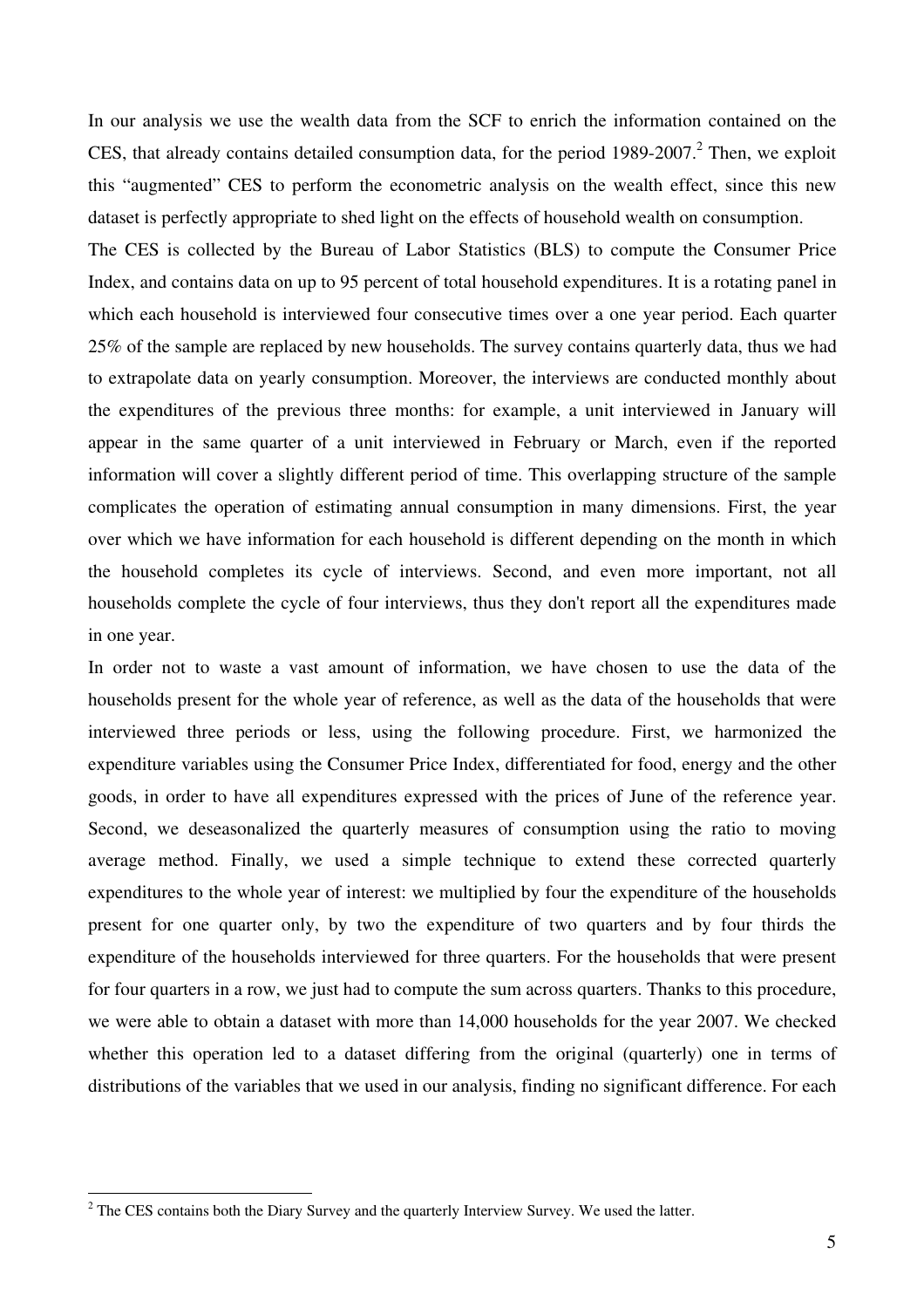household, in addition to the expenditure variables, both for durable and for non-durable goods, we kept socio-demographic variables and annual income.<sup>3</sup>

The household wealth data that we imputed to the CES households come from the SCF, which is triennial and is produced by the Federal Reserve Board. This survey also includes sociodemographic information that proved valuable for the statistical matching procedure, as well as for the estimation of the consumption models. In particular, we used data on marital status, race, age, education and occupation of the household head, home ownership status and family size. The period covered by the analysis starts in 1989, mainly because the SCF question frame was different in earlier periods, and ends in 2007, with 7 periods in total. Moreover, we used the information contained in all the five implications of the SCF (implications that derive from the multiple imputation procedure used to approximate the distribution of missing data, as explained in Kennickell, 1998), by performing the sample combination with the CES separately for each implication. To correctly take into account multiple imputation, the estimation of the consumption models were then carried out using Repeated Imputation Inference (RII), as explained by Montalto and Sung (1996). In a few words, this method exploits all the different versions of the dataset due to the multiple imputation technique and combines the resulting estimates in order to produce more correct estimates in case of imputed missing values (as, in the CES case, the ones on income).

#### **3.2 The matching procedure**

 The aim of the procedure is to look for similar households across the two surveys and then to attach the wealth variables observed for the SCF households to the most similar ones in the CES, so to get an "augmented" CES that contains detailed information on wealth in addition to the consumption and socio-demographic variables originally collected by the BLS. In constructing and applying the matching procedure we followed several principles and suggestions given by Ridder and Moffitt (2007) so to make sure to produce a high quality new dataset. The details of the procedure are the following.

We first partitioned both samples into cells based on six categorical variables in order to avoid to match individuals that differ in important characteristics. For the year 2007, and similarly for the other years, more than 700 cells were created using:

- \* Race white, black or other;
- \* Marital status married or not;

<sup>&</sup>lt;sup>3</sup> We had to decide about whether and when to drop households for which socio-demographic variables changed from one quarter to another. For example, we dropped the households for which the marital status changed, since we wanted to get rid from the effects of weddings and divorces. In cases of less dramatic changes, we have been more parsimonious. For example, when the educational status changed from one quarter to another, we kept the household and used the educational status of the quarter closer to the central quarter of the year.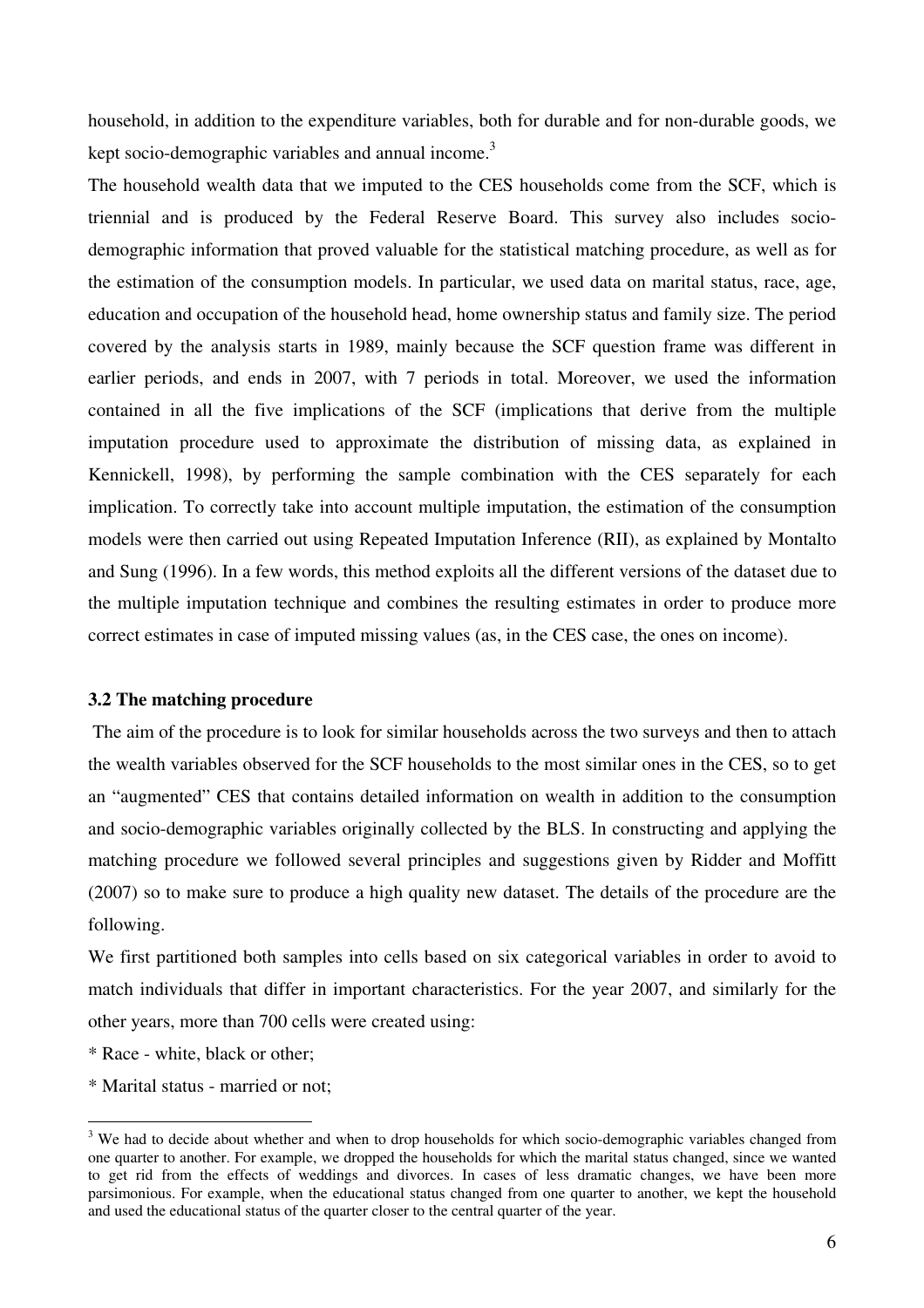\* Education - twelfth grade or less, high school, some college or more;

\* Tenure - home owner or not;

\* Occupation - not working, managers and professionals, technicians, services, operators, other;

\* Family size - one, two, three or four or more people in the household.

Thanks to this highly detailed partition that took into account many different variables, we were able to avoid the risk of matching pairs of households differing in fundamental characteristics. Almost every cell contained individuals from both surveys, and the imputation of the wealth variables to the CES households has been done only using SCF households pertaining to the same cell. Thus, within every cell, we looked for the most similar individuals across the two surveys according to the values of income and age, building a unique distance function able to measure the differences in this two variables.<sup>4</sup> In this way, we were able to select the pairs of households coming from the two different surveys in which the SCF household wealth values were assigned to the CES household. We also refined the matching by dropping the individuals for which the distance function displayed too high value, that is, the matched individuals had non-deniable differences in age and/or income to be paired together.<sup>5</sup> The matching process yielded a dataset with more than 14000 observations in 2007.<sup>6</sup>

We checked the result of the matching procedure in two different ways. We verified the similarity among the correlations between income (which is observed in both surveys) and the wealth variables both in the SCF and in our augmented CES (after-matching). Table 1 shows that the similarity is very high, suggesting the fact that the procedure did not change the distribution of the imputed variables, a signal of good quality of the overall sample combination. Furthermore, we produced the graphs of the probability density functions of the matched variables obtained with a kernel density estimation, finding comfortingly similar curves. Figures 1-7 report the graphs for household net wealth: we have chosen to report this variable because it comprehends both assets and debt, therefore it summarizes more than other variables the results of the matching procedure. Although the two distributions do not completely overlap because not all the SCF individuals are

 4 We did it performing a bivariate (income and age) propensity score matching based on Mahalanobis distance.

 $<sup>5</sup>$  In particular, we dropped the households that fell into the top 15% of the distribution of the distance variable. We also</sup> had to build a different distance function for the groups with one or two individuals only from either one or the other survey, using the normalized logarithmic income and age, and we dropped the top 20% of households matched according to this second, and rougher, algorithm (because with few households in a cell, there was a higher probability to match pairs of households that differ significantly in their values of income and age).

<sup>&</sup>lt;sup>6</sup> In order to perform a very precise matching, we deliberately decided to treat age as a non-categorical variable (building 5 or 10 year groups, as it has been done in some previous works), something that would have left income as the only variable to be used in the within-cell matching. In particular, suppose we used 10 year age groups, dividing between individuals that are 21-30 years old, 31-40 years old and so on. In this case it would have been possible to match a 30 years old household with a 21 years old control, even if a 31 years old control (with equal income) would have been a better choice. By using age together with income for the propensity score matching, we avoid such possibility and we minimize the distance between potential controls of the SCF and "treated" individuals of the CES (treated in the sense that we imputed to them the wealth variables).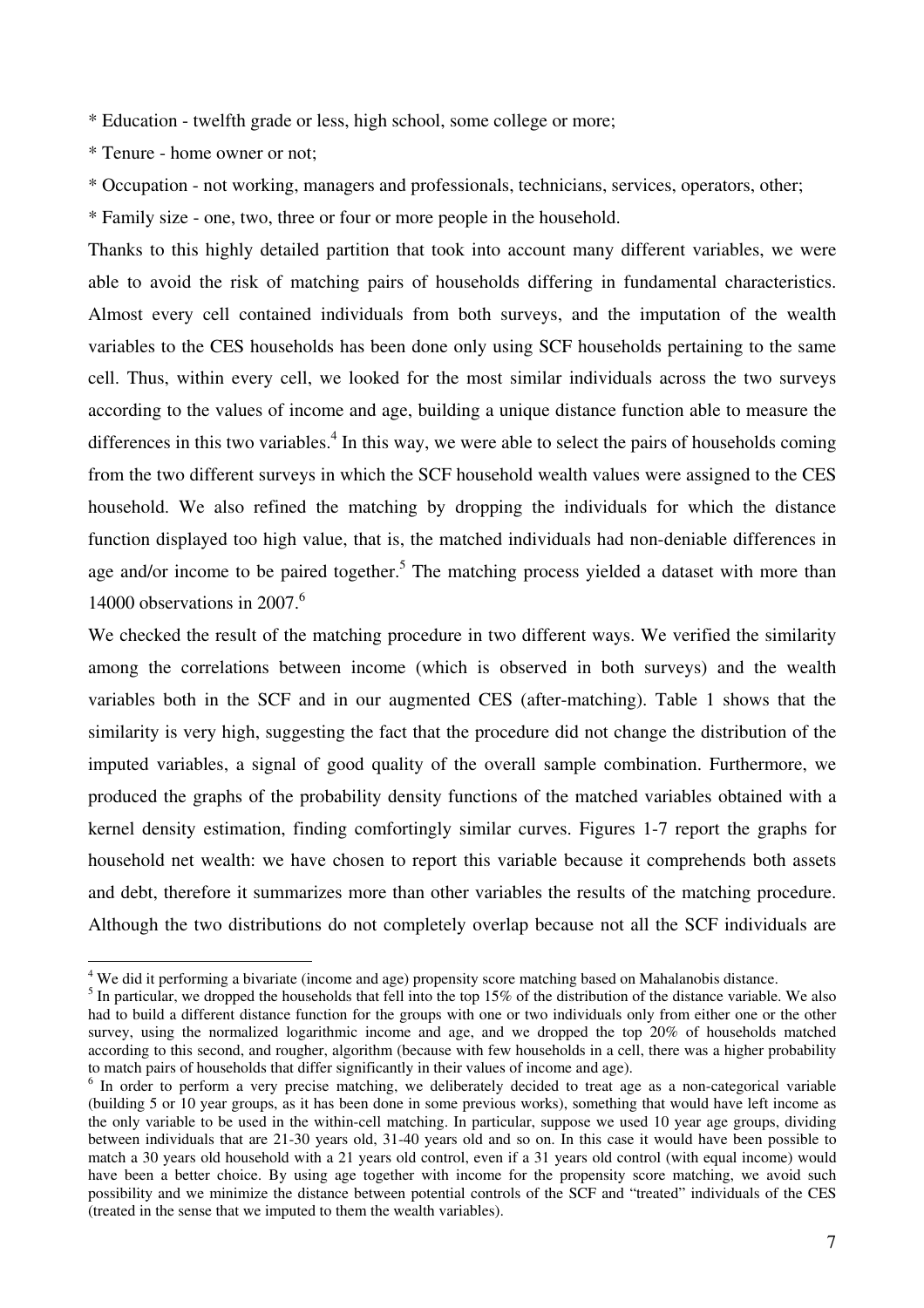used as donors in the matching procedure, the curves do show very similar patterns, again making sure that the matching procedure maintained the distributional properties of the variables of interest. We used these precautions because sample combination methods must be applied with some care, as there are some conditions that have to be met in order not to commit errors. First, the two different surveys must be two samples drawn from the same population (Ridder and Moffitt, 2007). Second, there must be a set of common variables on which to condition the matching procedure, as it is clear from the above description of the procedure. In our case, the first condition seems easy to be met, since CES and SCF should both represent the US population. However, their sample designs are different, since the SCF oversamples households that are likely to be wealthier, while the CES does not. This leads to differences in the distributions of the variables of interest (*in primis,* income). Consequently we had to get rid of the wealthiest households present in the SCF in order to get comparable income distributions between the two surveys (in particular, we dropped a percentage between 20 and 30% of the sample households with the highest income depending on the year of reference).<sup>7</sup> About the second condition, there are many socio-demographic variables that are collected in both surveys, and the only problem here is to recode the variables in order to have them measured in the same scale. This has been carried out making a large use of the documentation that accompanies the public releases of the two surveys. The majority of these operations of recoding were elementary. The most interesting exception has been the recoding of the occupational sector variable for the 1989 and 1992 waves of the CES, where there is an additional category, "self-employed", that in the SCF is not taken into account. In this case we performed a multinomial logit estimation to impute the occupational sector to the CES individuals labeled as "self-employed" in order to proceed with the matching with the SCF. The estimation results were in line with the distributions of the occupational variable both in the SCF and in the subsequent editions of the CES.

#### **3.3 The model**

Following the literature on life cycle consumption, the basic specification of our model is the following:

$$
\log(C) = \beta_1 \log(Y) + \beta_2 \log(fin) + \beta_3 \log(nfin) + \alpha' Z + \varepsilon \tag{1}
$$

<sup>&</sup>lt;sup>7</sup> However, we also performed the matching procedure without this preliminary operation and the resulting dataset did not differ dramatically from the one that we used. This is not surprising, because the Mahalanobis procedure discards the SCF households that differ considerably from the CES households in terms of income (and age), so that most of the preliminarily dropped SCF individuals would have been discarded anyway by the matching algorithm.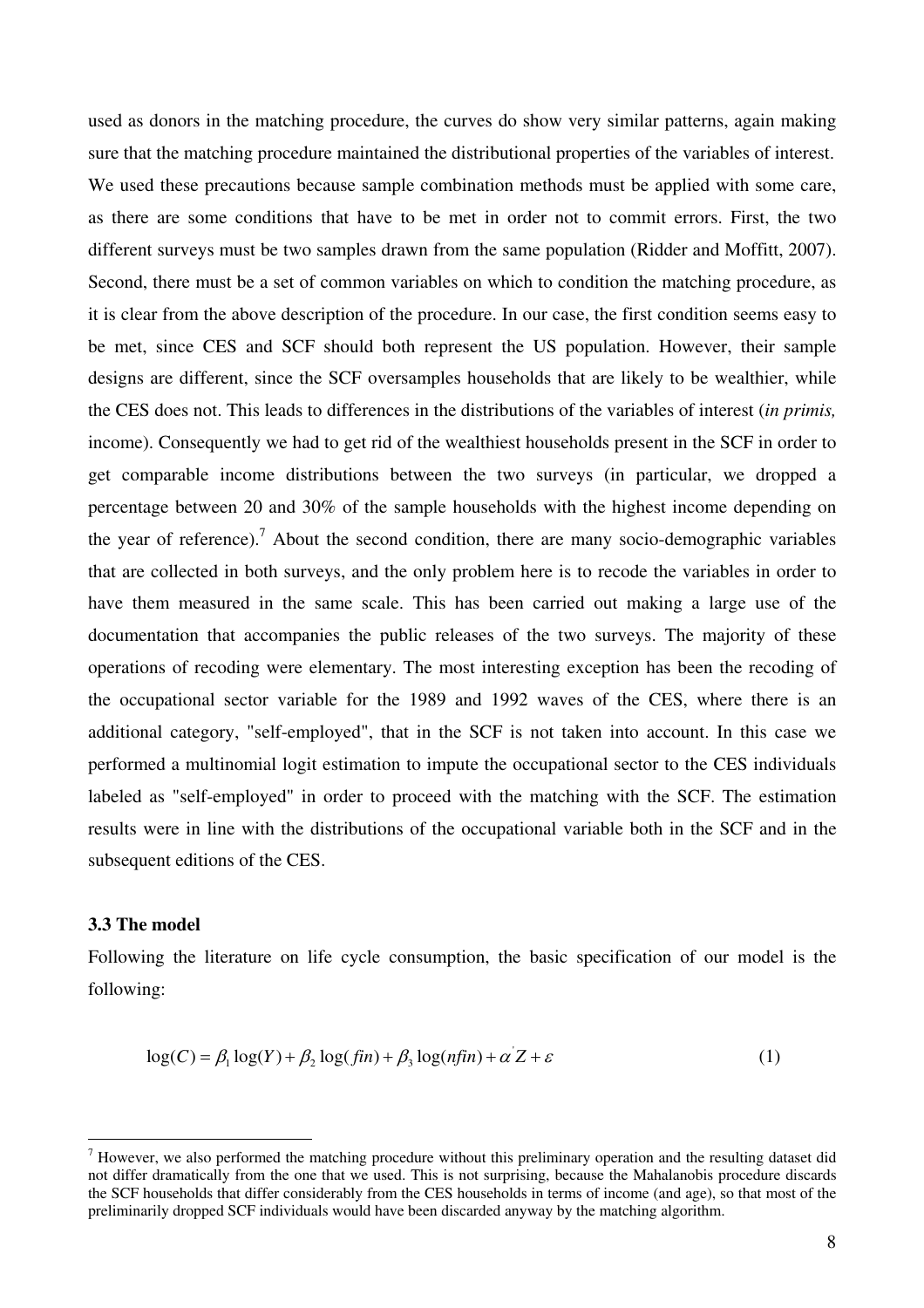where *C* is total consumption, *Y* is current income, *fin* is gross financial assets, and *nfin* is tangible assets. *Z* is a vector of additional socio-demographic controls: age, educational level, a dummy for the marital status (married or with a partner/single), two dummies for the race (one for African Americans, the other for non-Whites) and a dummy for the occupational status (working/not working) of the household head; the number of persons in the household; a dummy for the homeownership status; and three different dummies for the US geographical area (Northeast, Midwest and South, with West being the reference region). While the regional dummies are supposed to capture macroeconomic factors, the other variables capture life cycle effects that are likely to affect consumption. In our analysis we used a number of different specifications, in order to investigate the role of the different components of household wealth (equation (2)), the importance of net compared to gross wealth (equation (3)), the effects on durables and non-durables consumption only, the effects of capital gains instead of the stocks of wealth (equation (4)). The specifications are the following:

$$
log(C) = \beta_1 log(Y) + \beta_2 log(fin) + \beta_3 log(house) + \beta_4 log(ore) + \alpha' Z + \varepsilon
$$
 (2)

where tangible assets are disaggregated into *house*, the value of the house of residence, if owned, and *ore*, the value of other real estate properties.

$$
log(C) = \beta_1 log(Y) + \beta_2 log(netfin) + \beta_3 log(house) + \beta_4 log(ore) + \alpha Z + \varepsilon
$$
 (3)

where *netfin* is financial assets diminished by household debt.

$$
\log(C) = \beta_1 \log(Y) + \beta_2 \log(kgbus) + \beta_3 \log(kgstmf) + \beta_4 \log(kghouse) + \beta_5 \log(kgore) + \alpha' Z + \varepsilon
$$
 (4)

where *kgbus* is capital gains on business activities, *kgstmf* on stocks and mutual funds, *kghouse* on the house of residence and *kgore* on other real estate properties.

These four equations were also estimated with two alternative dependent variables, the logarithm of consumption of durable and non-durable goods, the latter being more relevant and, also, more closely related to most of the previous literature. The use of expenditure on durable goods poses some problems, since its timing does not match the flow of services coming from the goods. The relationship between consumption, income and wealth applies to the flow of consumption, but durable good expenditure "represents replacements and additions to a stock, rather than the service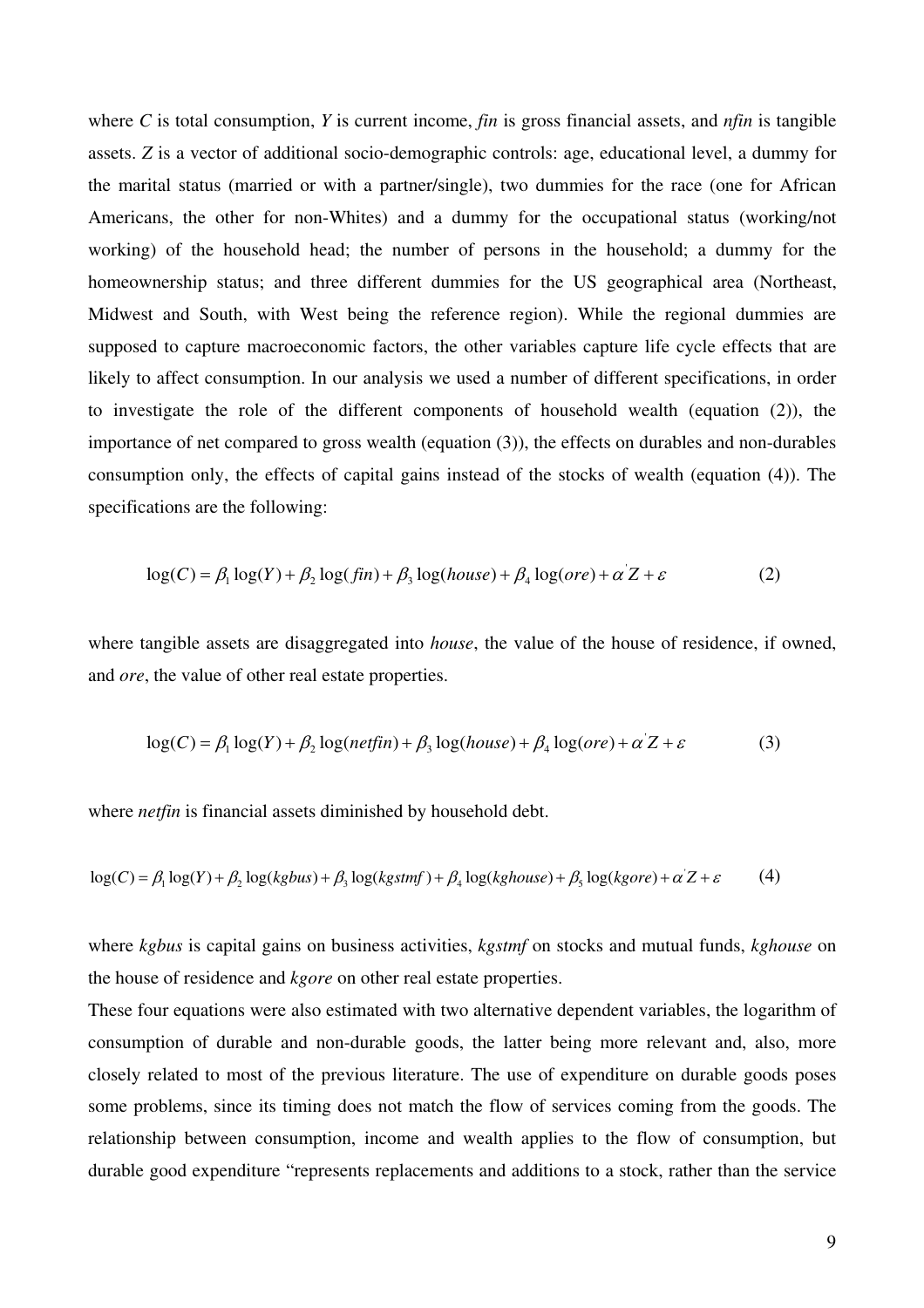flow from the existing stock" (Paiella 2007b, 198). This is why we will mainly concentrate on the results for total and, above all, non durable goods consumption.<sup>8</sup>

The models described by the above equations were estimated cross-sectionally using data on 1989, 1992, 1995, 1998, 2001, 2004 and 2007. In the second part of the analysis we also estimated a model by pooling data over the six surveys, adding year dummies. In all the specifications we also added a few interaction variables in order to better grasp the wealth and consumption dynamics of the old people. In particular, a dummy that takes the value of 1 if the household head is over 65 years old is multiplied by income and all the wealth variables. Again, the regressions were run with the three alternative dependent variables described above.

## **4. Results**

The results from the cross-sectional estimation of equations (1-4) are reported in Tables 2-5. For reasons of expositional clarity, only the coefficients of the main variables of interest are reported (complete results are available on request). We therefore reported the coefficients associated with income and the wealth variables, including the interaction terms used to better grasp the consumption determinants of the older households (the discussion of the latters is postponed below, when the results of the pooled cross sections are discussed). All the estimations take into account the multiple imputation used in the SCF using the RII (see Montalto and Sung, 1996). Very briefly, the SCF (and consequently, our augmented CES) consists of five complete data sets because missing data are multiply imputed. Thanks to the RII, we use information from all five data sets in order to make valid inferences, taking into account the extra variability in the data due to imputation.

The results of the estimation of equation (1) are reported in tables 2a, 2b and 2c (as three different dependent variables are used). Current income significantly affected consumption in the period 1989-2007, since its coefficient is always highly significant and the estimated elasticity ranges between 0.35 and 0.53, indicating that current income plays a very important role in determining current consumption. Turning to the household wealth coefficients, an interesting result is that the different components do have different effects on consumption. In particular, financial wealth positively affected consumption (both total and non-durable) during the Nineties only, while it shows non-significant coefficients for the rest of the sample period. A possible explanation is that

<sup>&</sup>lt;sup>8</sup> Additionally, the issue of endogeneity is likely to heavily affect the results in the case of durable goods expenditure, more than when non-durable goods expenditure is used as the dependent variable. Suppose a household buys a car in 2004: we will observe an increase both in tangible wealth and in durables consumption, a fact that will pose some problems in the estimation of the wealth effect (spurious relationship). Using non-durables consumption as the dependent variable mitigates this problem.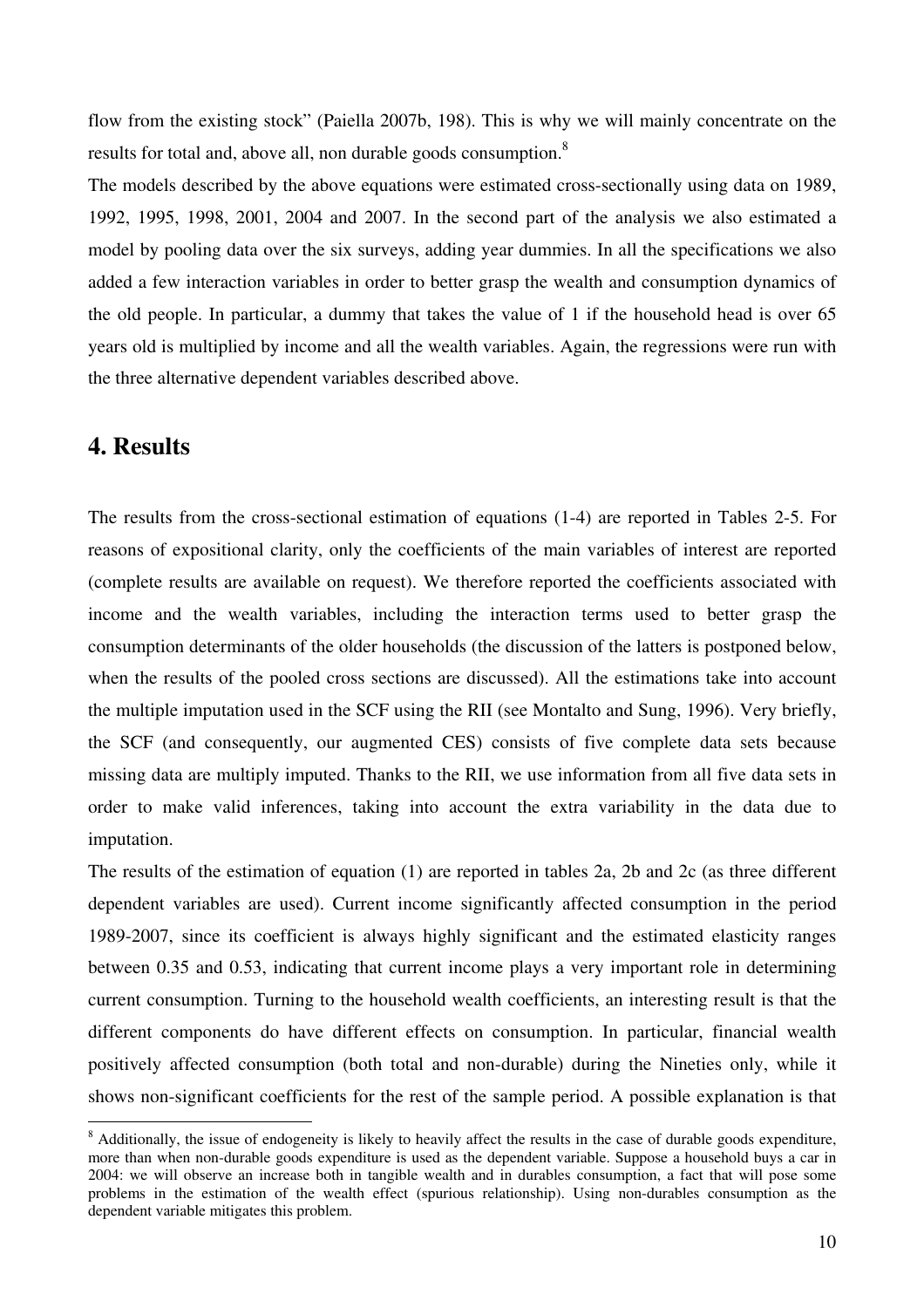the model captured the effects of the stock market boom that ended in 2001. However, when significantly different from zero, the estimated elasticity of consumption to financial wealth is very low, being it close to .01. This means that only a one cent increase in consumption is associated to a one dollar increase in financial wealth, below most of the previous estimates that found significant effects of this kind of wealth on consumption.

On the contrary, tangible wealth positively affects consumption throughout the whole period of interest, even if the estimated elasticity is, again, very low (close to .01). However, we better investigate the effects of tangible wealth in the following specifications, where we disaggregate it into the value of the house of property and the value of the rest of real estate. We also take into account debt considerations, when estimating equation (3). As a final consideration on the estimation of equation (1), the surprising coefficients associated with the wealth variables in Table 2c (that is, with a negative sign) confirm the warning raised by Paiella (2007b): it is problematic to use durable goods expenditure as the dependent variable in this kind of analysis. Therefore, we disregard the results with this dependent variable in the rest of the discussion. However, due to the importance of the durables part of household consumption (see Romer, 1990), throughout the whole paper we use both total consumption and non-durables consumption as dependent variables, to check if the results hold for the "most proper" measure of consumption (non-durables) as well as for the most comprehensive measure (total consumption).

 Tables 3a and 3b show the results of the estimation of equation (2), when tangible wealth is disaggregated into the value of the house of residence and the value of other real estate. While the results confirm the previous findings on financial wealth, they show that there are significant differences in the way in which the value of the house of residence affects consumption, as opposed to the rest of household's tangible properties. The estimated elasticity for the value of the house of residence is from three to five times larger than the one of the other real estate, reaching a wealth effect of three cents per dollar in 2004. Moreover, while the other real estate has comparable values across the whole sample period, the estimated elasticity for the house of residence is considerably larger for the last two periods, 2004 and 2007. As in the case of the financial wealth coefficients of the Nineties, this does not come as a complete surprise, because of the well known housing prices bubble that started in 2000 and abruptly ended with the start of the recent financial crisis, in the second half of 2007. This suggests that tangible wealth accounted for at least part of the continued rise in consumption after the end of the financial wealth bubble in 2001, which in fact did not bring a fall in consumption levels despite its important dimension.

Tables 4a and 4b introduce debt considerations in the analysis, because net financial wealth is considered instead of gross financial assets (see equation (3)). The results confirm the above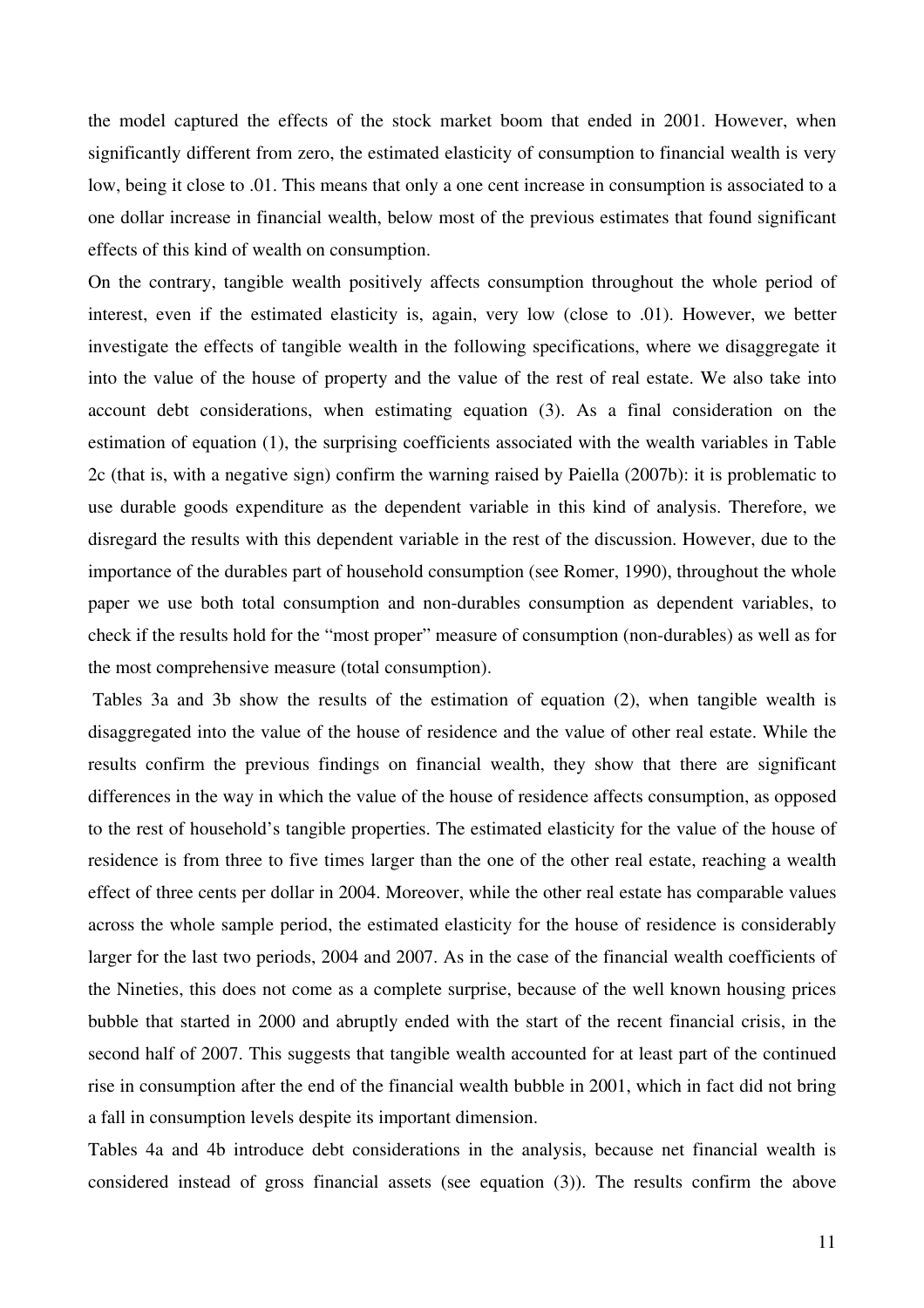findings for tangible wealth, while the results for the financial wealth effects are less clear-cut. The estimated coefficients for this variable remain close to zero, but they are statistically significant in different periods depending on the dependent variable used: there is a significant effect in the first two periods when considering total consumption, but in the last two when considering non-durables consumption. However, since the estimated elasticity is in all cases very low, we see this results as a confirmation of the negligible role of financial wealth in determining consumption patterns. Also, this suggests the possibility of some myopia on the part of households, since consumption seems more sensitive to gross financial wealth than to net wealth.

Tables 5a and 5b show the results of the estimation of equation (4), with capital gains as the wealth variables of interest. As anticipated above, we did not expect to find important results from this estimation, since capital gains variables are more prone than the wealth variables to severe measurement errors that can compromise the estimation of the model. Indeed, this is confirmed by the estimated coefficients. For all the four different types of capital gains, the associated coefficients are always close to zero, and most of the time they are not statistically significant at standard levels. We now turn to the estimation of the pooled cross sections, shown in Tables 6 (equation (2)) and 7 (for the model described by equation (3)). The results confirm the findings of the cross-sectional estimates, with the bigger importance of tangible wealth with respect to financial wealth, and the higher elasticity coming from the value of the house of residence (with an estimated wealth effect between two and three cents per dollar) with respect to the rest of the tangible assets (with an estimated wealth effect not higher than one cent per dollar). The year dummies deserve some considerations, keeping in mind that the reference year is 2007 (that is, the only missing dummy is the one associated with 2007). All but one year dummies present highly significant negative coefficients, confirming that consumption patterns are sensitive to macroeconomic conditions and that consumption levels have risen through the sample period. The only dummy to present a nonsignificant coefficient is the 2004 one, and we see this piece of evidence as a sign of the economic crisis that hit the USA at the end of 2007, therefore causing the differences in consumption levels between 2004 and 2007 less severe.

It is interesting to spend a few words on the results for the other explanatory variables of the model. Most of them have significant coefficients throughout all the specifications. This is not surprising, since a satisfactory R squared is reached in all estimations. Some results are particularly interesting and confirm previous literature findings. For instance, the coefficients of the dummies that indicate that the household head belongs to an ethnic minority (either Afro-American or a different one) are always negative and economically important. A similar effect is also found for the dummy that indicates that the household lives in a rented house, something that confirms the importance of not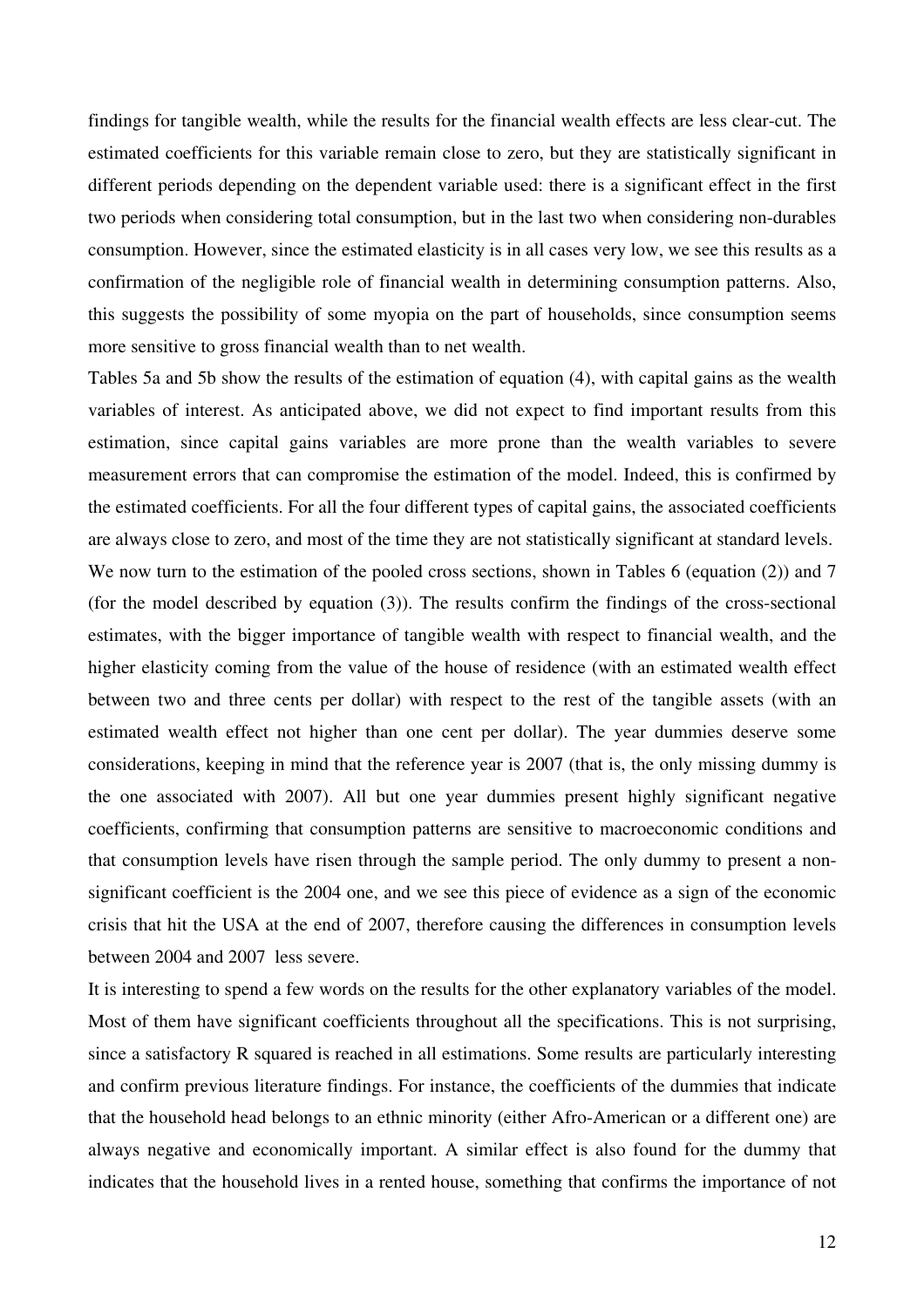limiting the analysis to house-owners only, since the consumption dynamics between them and renters are different. The results conform to the previous literature also when they show that higher education is associated to higher consumption. The non trivial relationship between age and consumption is confirmed by the high statistical significance of the coefficients of age and age squared (the first positive, the second lower and negative). Finally, the regional dummies are often associated to significant and negative coefficients, a fact that must be read bearing in mind the region of reference (that is, whose dummy is not included) is West. Another interesting fact is the coefficient associated to the dummy that indicates that the household head does not work, which shows that such a condition is associated with a lower consumption, even controlling for income and wealth. The behavior of the older households is investigated through the utilization of the interaction terms between the "old" dummy and the income and wealth variables. The estimations show that old people experience a higher wealth effect from the value of the house of residence (reaching four cents per dollar of housing wealth, when non-durables consumption is the dependent variable), while they have a lower income elasticity.

We deepen the pooled cross-sections analysis by performing an estimation dividing the sample by income quartiles, to better understand the effects of distribution on the variables investigated. Table 8 presents the coefficients of the income and wealth variables for the estimation of equation (2), dividing the pooled cross-sections sample by income quartiles. The results are interesting: the consumption elasticity to income rises as we go from the lowest to the highest income quartile. At the same time, the importance of wealth in affecting the consumption patterns decreases. This suggests that variations of the value of the assets matter for consumption only when income is low, while when it is high, its effects dominate the ones of wealth.

We investigated the robustness of our findings in a few ways. The results hold when we restrict our sample to urban households only (they are almost 90% of the sample). The same is true when we get rid of the 1% of household that are at the top and at the bottom both of the income and of the consumption distributions. As said previously, the results are also robust to variations of the sample combining procedure. This robustness is not surprising, since our sample is very large, and it is unlikely that our results are driven by outliers or by small subsamples of households.

# **5. Conclusions**

This paper analyses the strength of the wealth effect on consumption in the USA with a dataset specifically built for this scope. We combine data from the CES and the SCF for the years 1989- 2007. In particular, the SCF was used as the "donor" survey: its wealth data were given to CES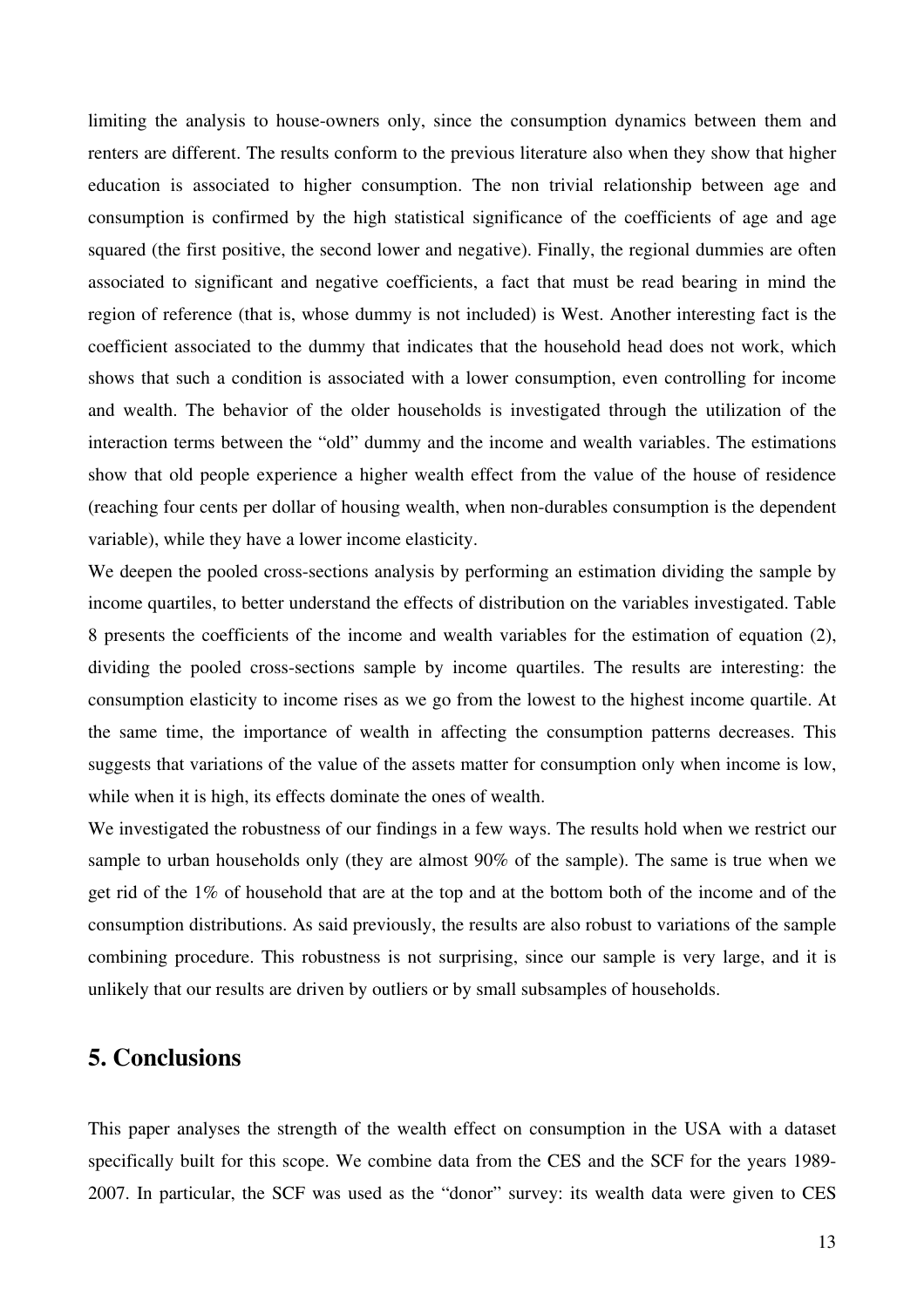households in order to enrich the data collected in this latter survey and to perform an analysis capable to link consumption and wealth using household-level data. This sample combination produced a large dataset (more than 70,000 observations) capable to respect the properties of the distributions of the variables of interest present in each of the two original survey. The resulting dataset was then used to estimate four different specifications of a simple consumption model. The effects of wealth were investigated using three different dependent variables: total, durables and non durables consumption. However, the latter is the most correct measure of consumption to be used in this kind of analysis, as widely discussed previously. Also, our dataset permits a high disaggregation of tangible wealth, as well as a differentiation between net and gross financial wealth. Two kinds of estimations are performed. First, the models were estimated for each crosssection; then, a final estimation was carried out on the pooled cross-sections. In all the specifications, a few interaction terms were used to better grasp the consumption dynamics of the older households. The results show that tangible wealth positively affected consumption of US households in the period 1989-2007. The estimated elasticity (between one and four cents per dollar) lies in the low range of what constitutes the consensus on how asset market gains affect consumer spending in the USA. It seems that households tend to consume both out of their house of residence and out of their other real estate properties, even if the former is more important of the latter. On the other hand, the results suggest that net financial wealth does not exert any direct effect on household consumption, while gross financial wealth has some small effects (around one cent per dollar), suggesting a sort of myopia on the part of households. This piece of evidence adds to the mixed results of the previous literature, where the widest range of results has been found for this kind of wealth. These results are confirmed both by the cross-sectional estimates and by the estimation of the pooled cross-sections. Additional interesting results come from the estimation by income quartiles, that shows that the consumption elasticity to income rises as we go from the lowest to the highest income quartiles; at the same time, the importance of the wealth effect decreases. About the older households, it seems that the wealth effect out of the house of residence is higher for them (four cents per dollar), while their income elasticity is lower. Overall, our results suggest that the fears of sizable reverse direct wealth effects due to a sudden decline in housing values has been overstated in previous studies. In fact, the dynamics of the recent economic and financial crises do not reveal any direct linkage between the declining housing prices and household consumption, rather they shed light on the perverse mechanisms of the real estate and credit (mortgages in particular) markets. Then, since wealth seems to play an important, though small role in determining the consumption dynamics of the households, some other considerations must be at the roots of the impressive decline of saving rates observed in the USA, and in other developed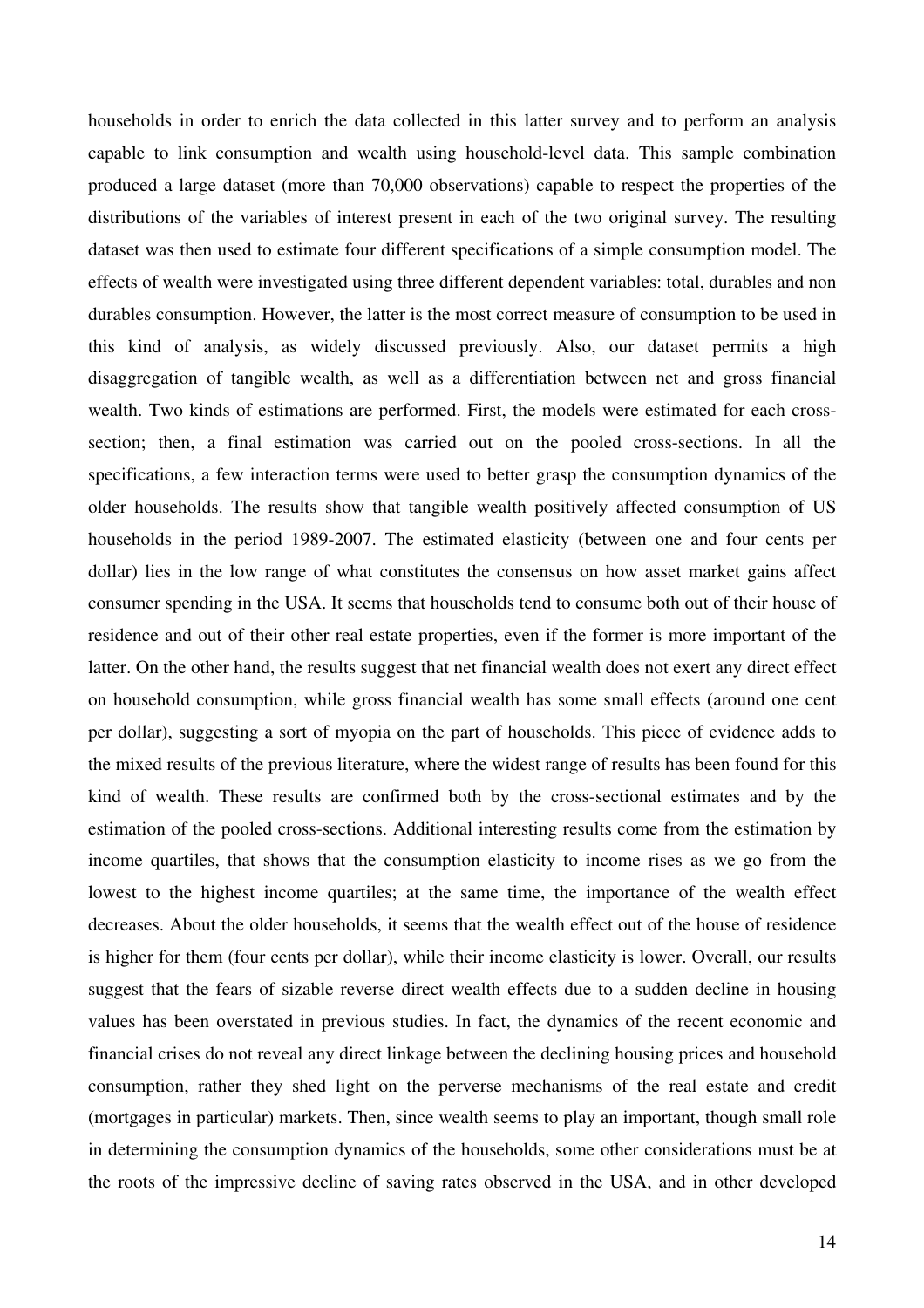countries as well, in the last twenty years. Policy makers should concentrate on these other determinants if willing to manipulate the consumption and saving patterns of the economy.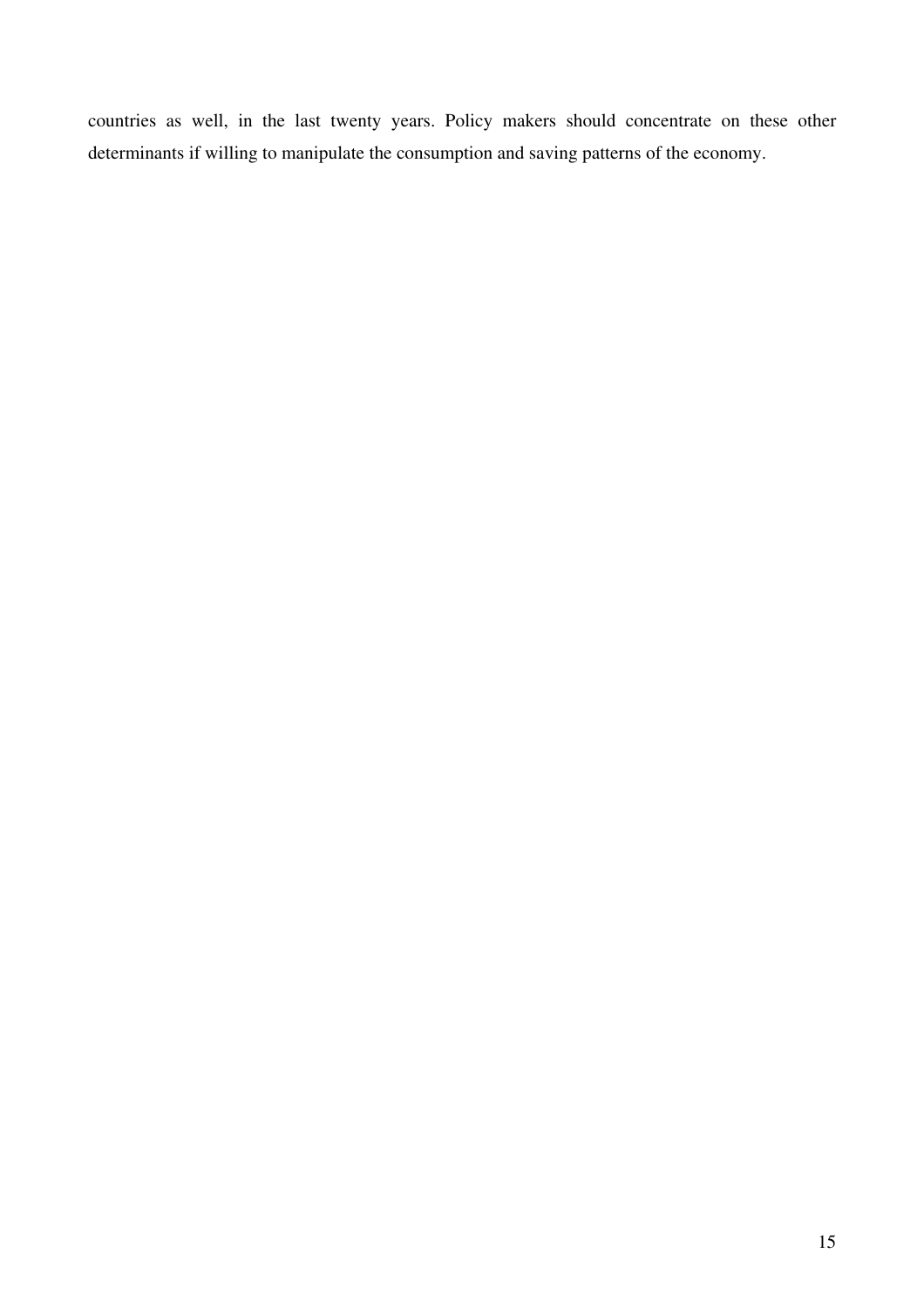### **References**

Ando, Albert , Modigliani, F., 1963. The "Life Cycle" Hypothesis of Saving: Aggregate Implications and Tests. The American Economic Review, Vol. 53, No. 1, 55-84.

Attanasio, O., Banks, J., 2001. The Assessment: Household Saving - Issues in Theory and Policy. Oxford Review of Economic Policy, Vol. 17, No. 1, 1-19.

Bhatia, K., 1972. Capital Gains and the Aggregate Consumption Function. American Economic Review, 62, 866-79.

Belski, E., Prakken, J., 2004. Housing Wealth Effects: Housing's Impact on Wealth Accumulation, Wealth Distribution and Consumer Spending. Harvard University, Joint Center for Housing Studies, W04-13, 2004.

Bostic, R., Gabriel, S., Painter, G., 2009. Housing Wealth, Financial Wealth, and Consumption: New Evidence from Micro Data. Regional Science and Urban Economics, Vol. 39, 79-89.

Carroll, C., Otsuka, M., Slacalek, J., 2006. How Large is the Houseing Wealth Effect? A New Approach. NBER Working Paper 12476.

Case, K., Quigley, J., 2008. How Housing Booms Unwind: Income Effects, Wealth Effects, and Feedbacks through Financial Markets. Journal of Housing Policy, Vol. 8, Issue 2, 161-180.

Case, K., Quigley, J., Shiller, R., 2005. Comparing Wealth Effects: the Stock Market versus the Housing Market. Advances in Macroeconomics, Vol. 5(1).

Cynamon, B., Fazzari, S., 2008. Household Debt in the Consumer Age: Source of Growth—Risk of Collapse. Capitalism and Society, Vol. 3 : Iss. 2, Article 3.

Davis, M., Palumbo, M., 2001. A Primer on the Economics and Time Series Econometrics of Wealth Effects. Board of Governors of the Federal Reserve System, Finance and Economics Discussion Paper Series No. 2001-09, Washington, DC.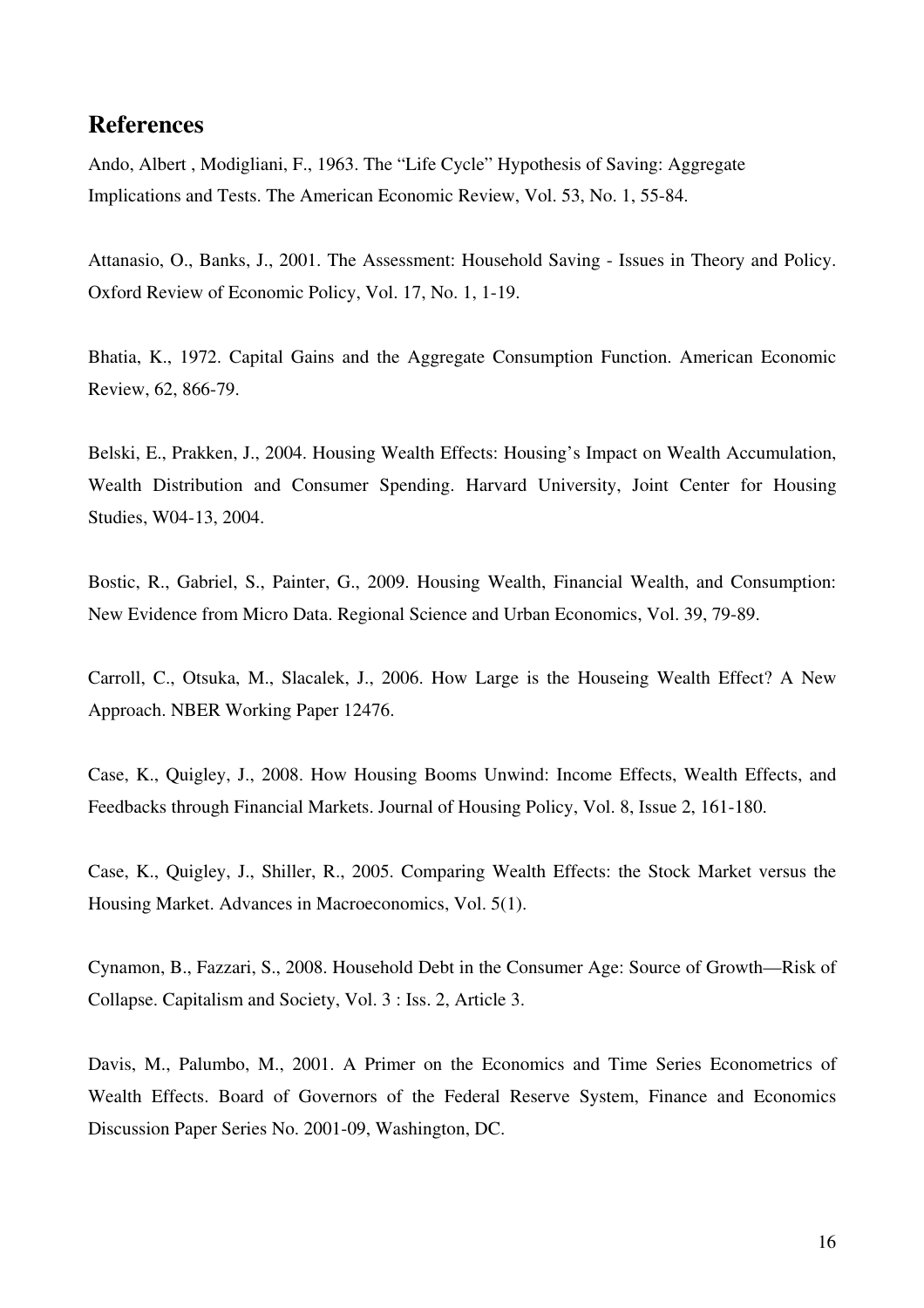D'Orazio, M., Di Zio, M., Scanu, M., 2006. Statistical Matching: Theory and Practice. Chichester, England: Wiley.

Del Boca, D., Locatelli, M., Vuri, D., 2005. Child Care Choices of Italian Households. Review of the Economics of the Household, No. 3, 453-477.

Dynan, K., Maki, D., 2001. Does Stock Market Wealth Matter for Consumption? Finance and Economics Discussion Series, No. 2001.23, Washington: Board of Governors of the Federal Reserve System.

Edison, H., Sløk, T., 2002. Stock Market Wealth Effects and the New Economy: a Cross-country Study. International Finance 5:1, 1-22.

Greenspan, A., 2003. Remarks at the annual convention of the Independent Community Bankers of America, Orlando, Florida," March 4<sup>th</sup>.

Juster, T., Lupton, J., Smith, J., Stafford, F., 2005. The Decline in Household Saving and the Wealth Effect. The Review of Economics and Statistics, 87(4), 20-27.

Kennickell, A., 1988. Multiple Imputation in the Survey of Consumer Finances. http://www.federalreserve.gov/pubs/oss/oss2/method.html.

Lehnert, A., 2003. Housing, Consumption and Credit Constraints. Federal Reserve Board Working Paper.

Lettau, M., Ludvigson, S., 2004. Understanding Trend and Cycle in Asset Values: Reevaluating the Wealth Effect on Consumption. American Economic Review, 94(1), 279-299.

Montalto, C., Sung, J., 1996. Multiple Imputation in the 1992 Survey of Consumer Finances. Financial Counseling and Planning, Vol. 7.

Paiella, M., 2007a. The Stock Market, Housing and Consumer Spending: a Survey of the Evidence on Wealth Effect. Bank of Italy conference: Household Wealth in Italy, Perugia, October.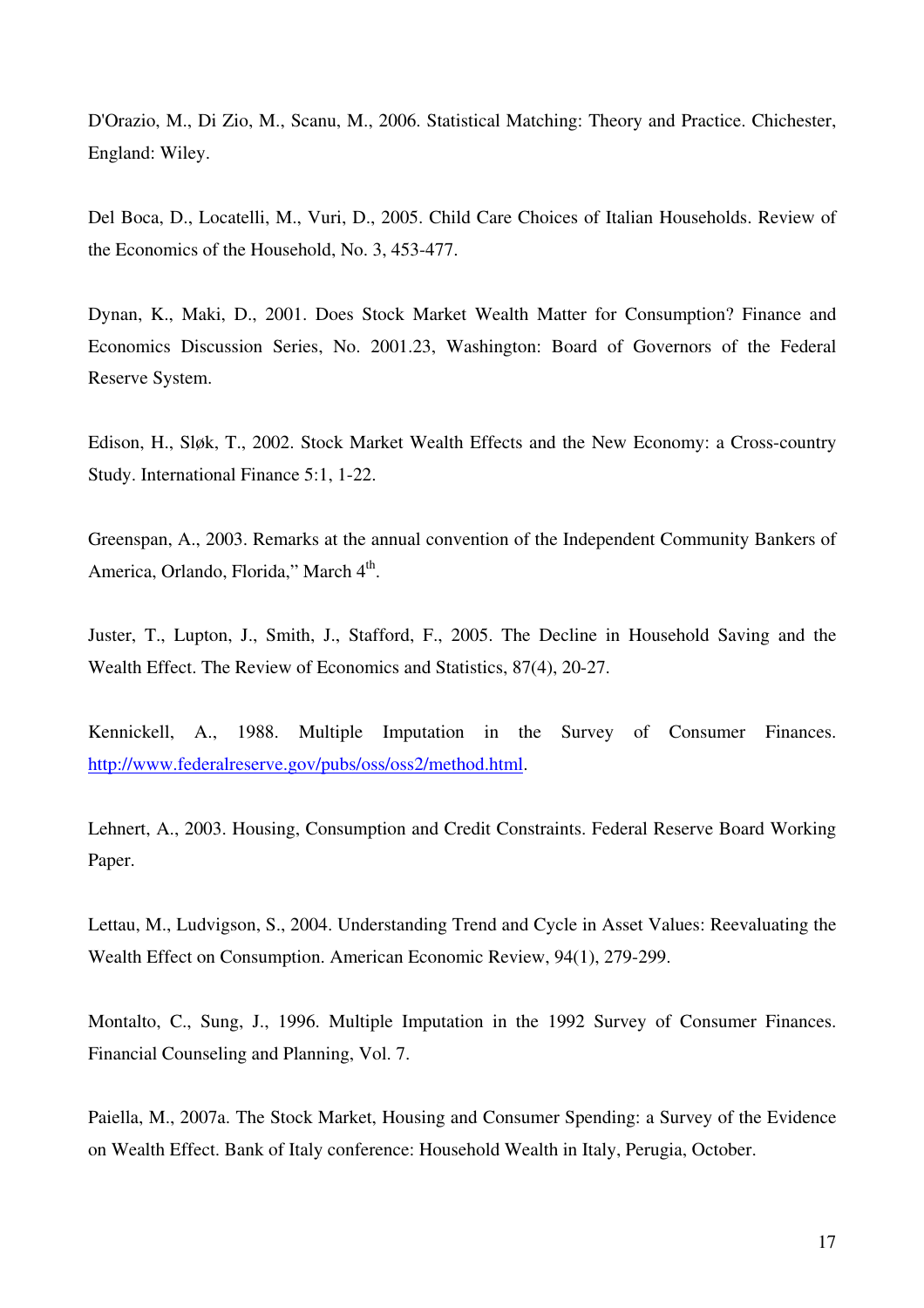Paiella, M., 2007b. Does Wealth Affect Consumption? Evidence for Italy. Journal of Macroeconomics, 29, pp. 189-205.

Peek, J., 1983. Capital Gains and Personal Saving Behavior. Journal of Money, Credit, and Banking, 15, 1-23.

Rao, J., Wu, C., Yue, K., 1992. Some Recent Work on Resampling Methods for Complex Surveys. Survey Methodology, 18(2), 209–217.

Ridder, G., Moffitt, R., 2007. The Econometrics of Data Combination. Handbook of Econometrics, Vol. 6, 5469-5547.

Romer, C., 1990. The Great Crash and the Onset of the Great Depression. The Quarterly Journal of Economics, Vol. 105 (3), 597-624.

Rosati, N., 1998. Matching statistico tra dati ISTAT sui consumi e dati Bankitalia sui redditi per il 1995. Padova Economics Department Discussion Paper, Vol. 7.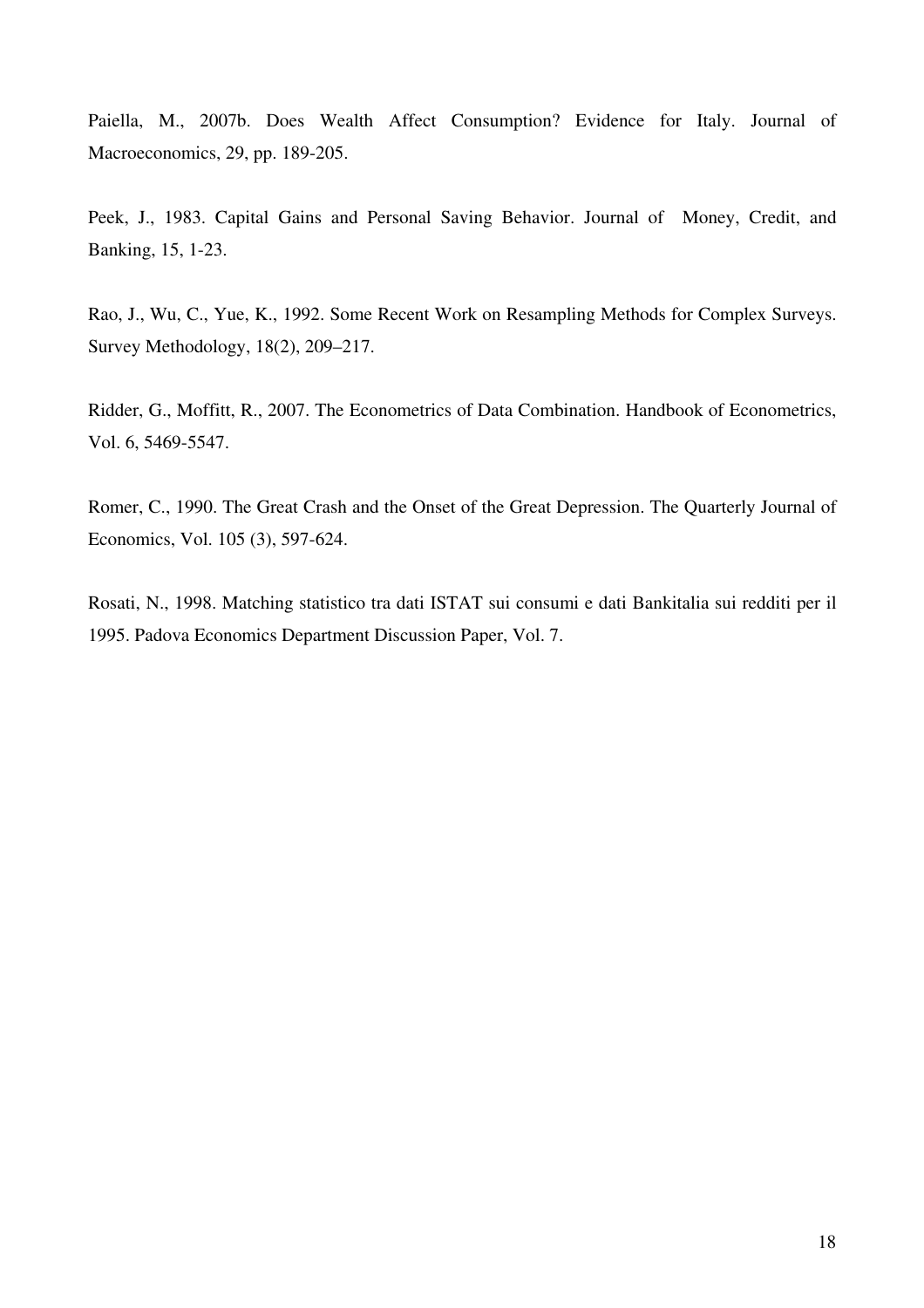# **Figures**



Figure 1: Household net wealth kernel distribution, 2007

Figure 2: Household net wealth kernel distribution, 2004

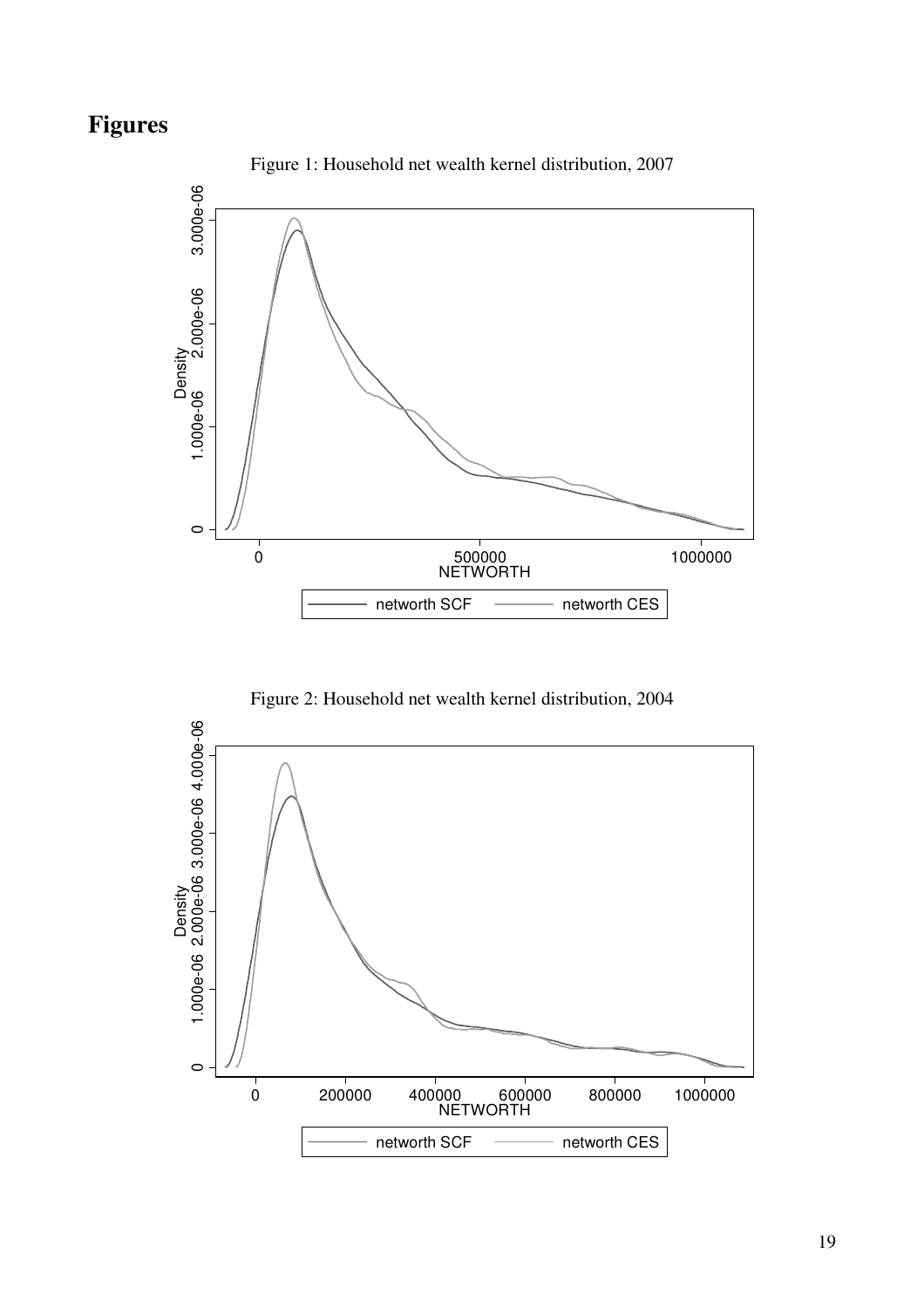Figure 3: Household net wealth kernel distribution, 2001



Figure 4: Household net wealth kernel distribution, 1998

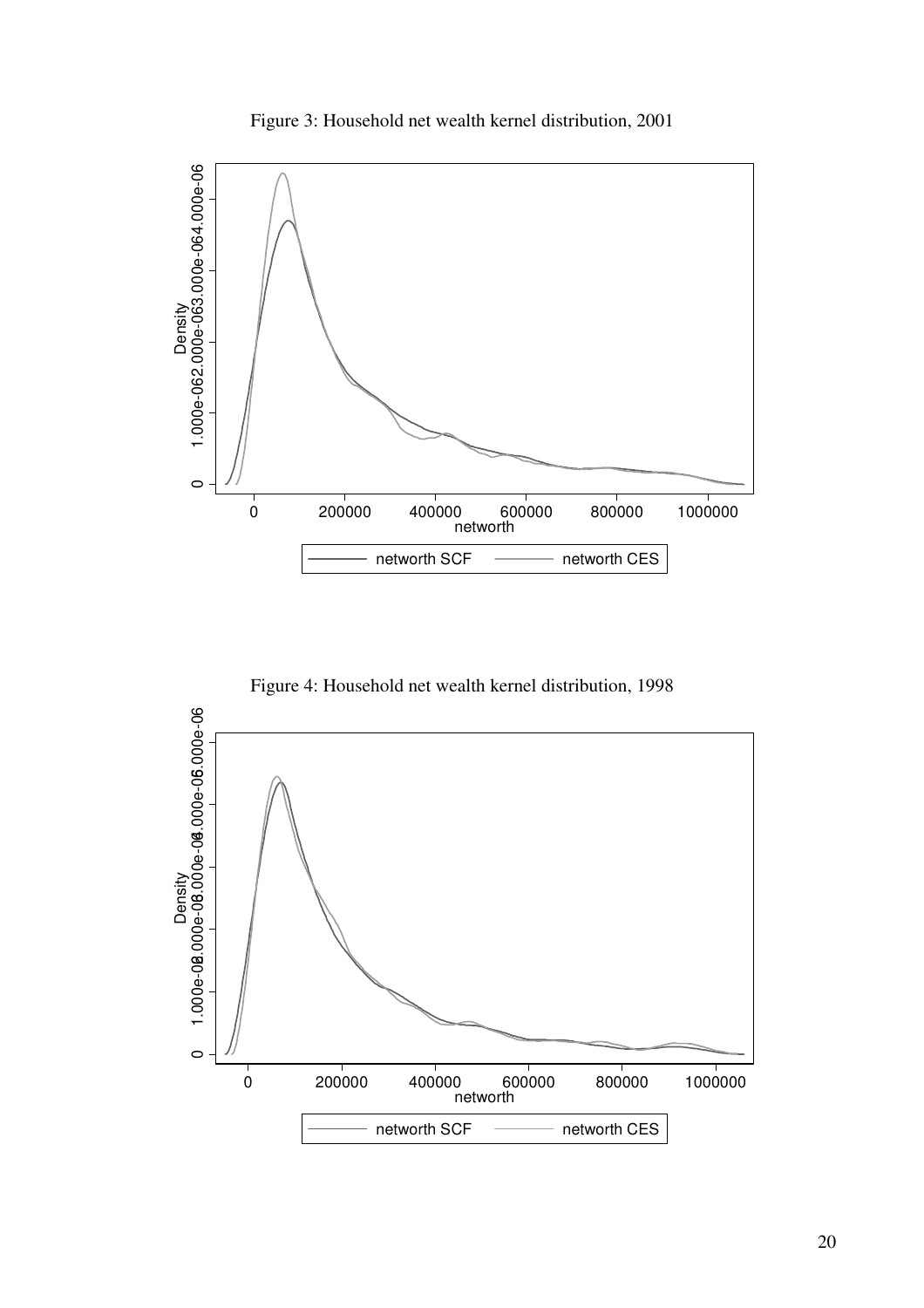

Figure 5: Household net wealth kernel distribution, 1995

Figure 6: Household net wealth kernel distribution, 1992

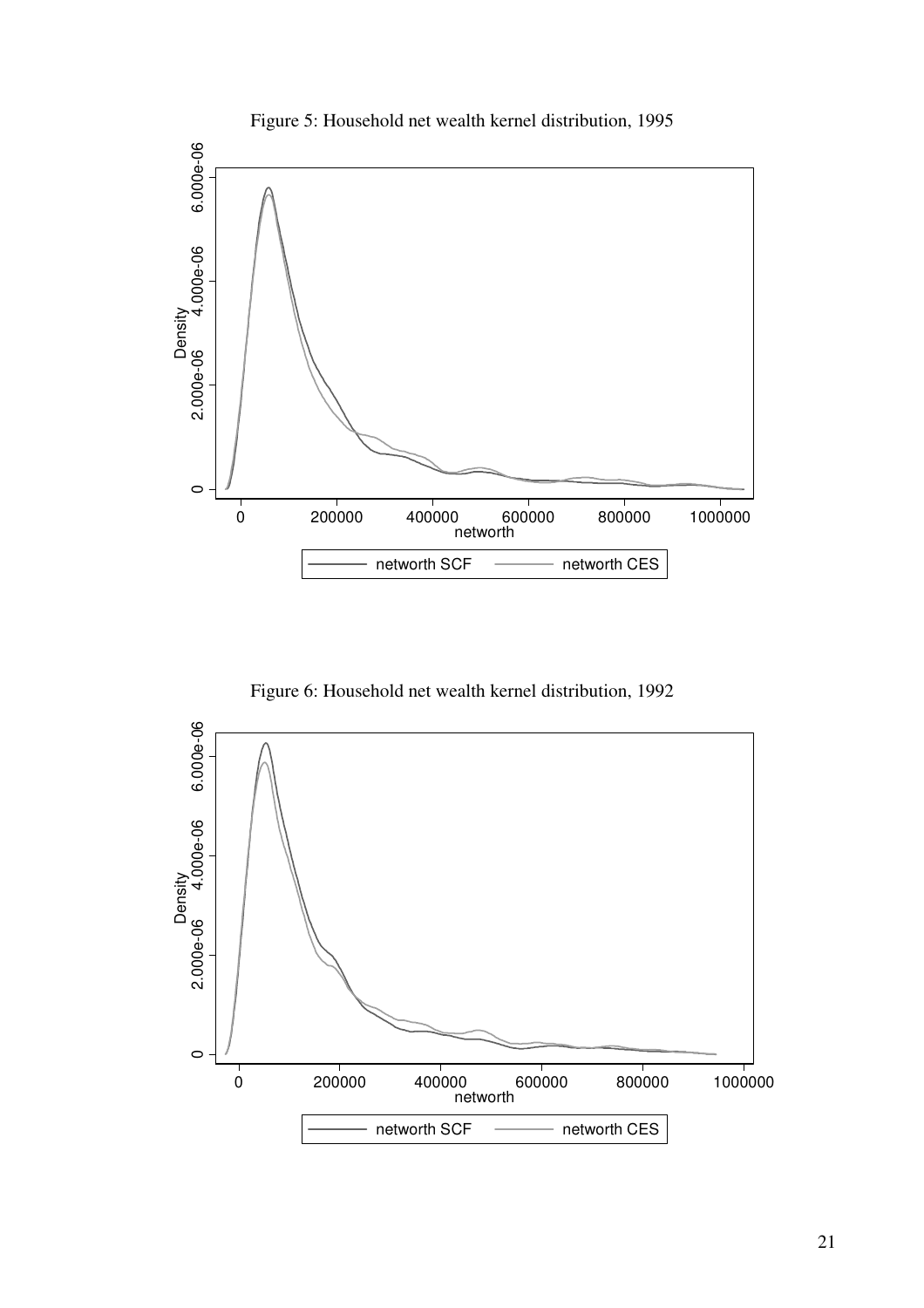

Figure 7: Household net wealth kernel distribution, 1989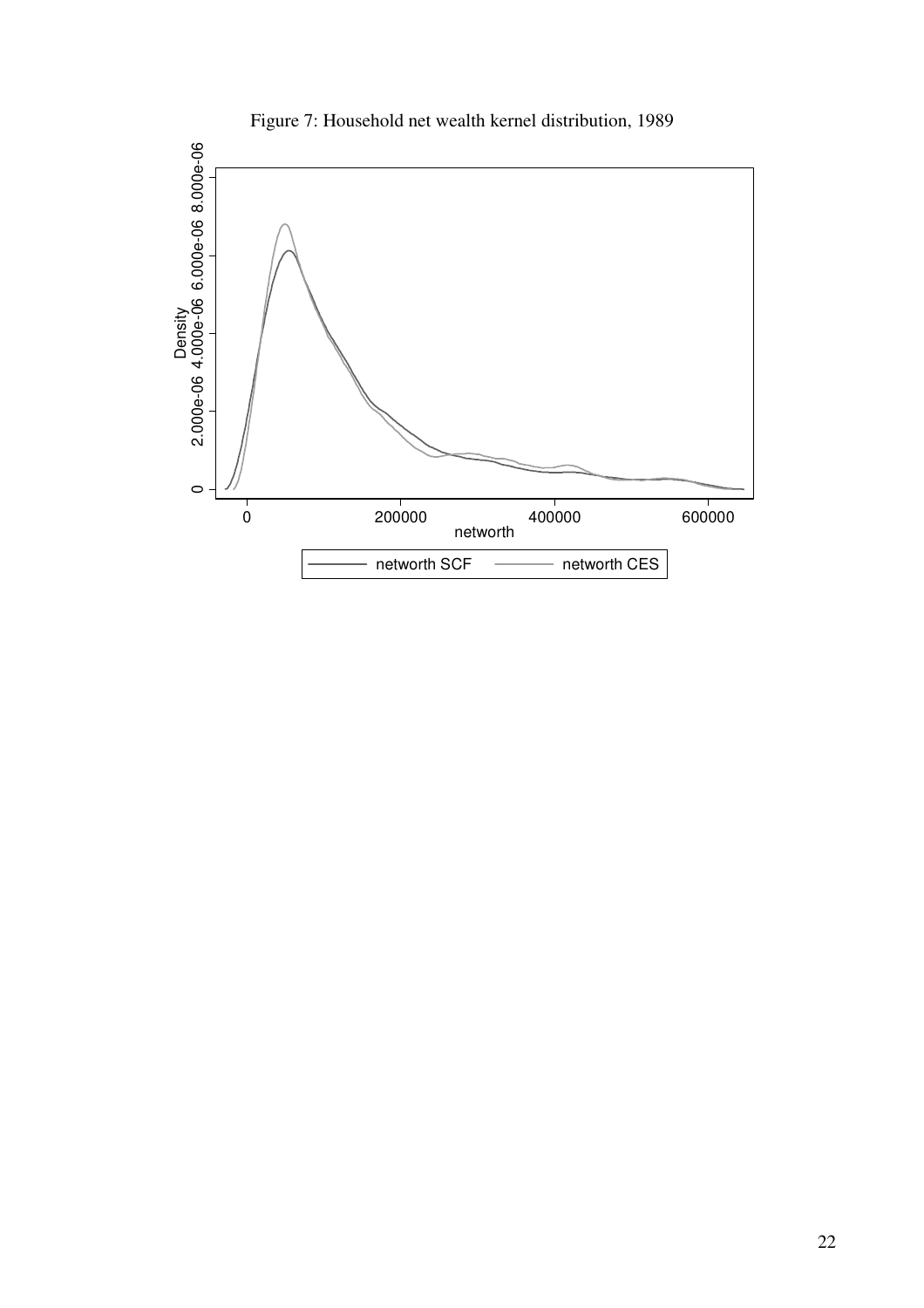# **Tables**

|          |            | 2007       |            | 2004       |            | 2001       |            | 1998       |
|----------|------------|------------|------------|------------|------------|------------|------------|------------|
|          | <b>SCF</b> | <b>CES</b> | <b>SCF</b> | <b>CES</b> | <b>SCF</b> | <b>CES</b> | <b>SCF</b> | <b>CES</b> |
| fin      | $0.26***$  | $0.16***$  | $0.26***$  | $0.18***$  | $0.27***$  | $0.14***$  | $0.22***$  | $0.11***$  |
| nfin     | $0.27***$  | $0.30***$  | $0.25***$  | $0.26***$  | $0.24***$  | $0.18***$  | $0.19***$  | $0.17***$  |
| asset    | $0.32***$  | $0.29***$  | $0.30***$  | $0.26***$  | $0.31***$  | $0.20***$  | $0.25***$  | $0.17***$  |
| debt     | $0.46***$  | $0.43***$  | $0.41***$  | $0.40***$  | $0.47***$  | $0.42***$  | $0.38***$  | $0.29***$  |
| networth | $0.30***$  | $0.26***$  | $0.28***$  | $0.23***$  | $0.29***$  | $0.18***$  | $0.23***$  | $0.16***$  |
| kgtotal  | $0.21***$  | $0.21***$  | $0.18***$  | $0.15***$  | $0.18***$  | $0.09**$   | $0.13***$  | $0.12***$  |
|          |            | 1995       | 1992       |            | 1989       |            |            |            |
|          | <b>SCF</b> | <b>CES</b> | <b>SCF</b> | <b>CES</b> | <b>SCF</b> | <b>CES</b> |            |            |
| fin      | $0.18***$  | $0.12***$  | $0.24***$  | $0.19***$  | $0.25***$  | $0.08***$  |            |            |
| nfin     | $0.20***$  | $0.09**$   | $0.16***$  | $0.09***$  | $0.21***$  | $0.10***$  |            |            |
| asset    | $0.24***$  | $0.12***$  | $0.21***$  | $0.11***$  | $0.27***$  | $0.13***$  |            |            |
| debt     | $0.32***$  | $0.29***$  | $0.28***$  | $0.14***$  | $0.39***$  | $0.33***$  |            |            |
| networth | $0.22***$  | $0.10***$  | $0.19***$  | $0.10***$  | $0.25***$  | $0.12***$  |            |            |
| kgtotal  | $0.14***$  | $0.04**$   | $0.12***$  | $0.07***$  | $0.15***$  | $0.06***$  |            |            |

Table 1: correlations between logarithmic income and the wealth (SCF) variables

\*\*, \*\*\* significant at 5 and 1% respectively.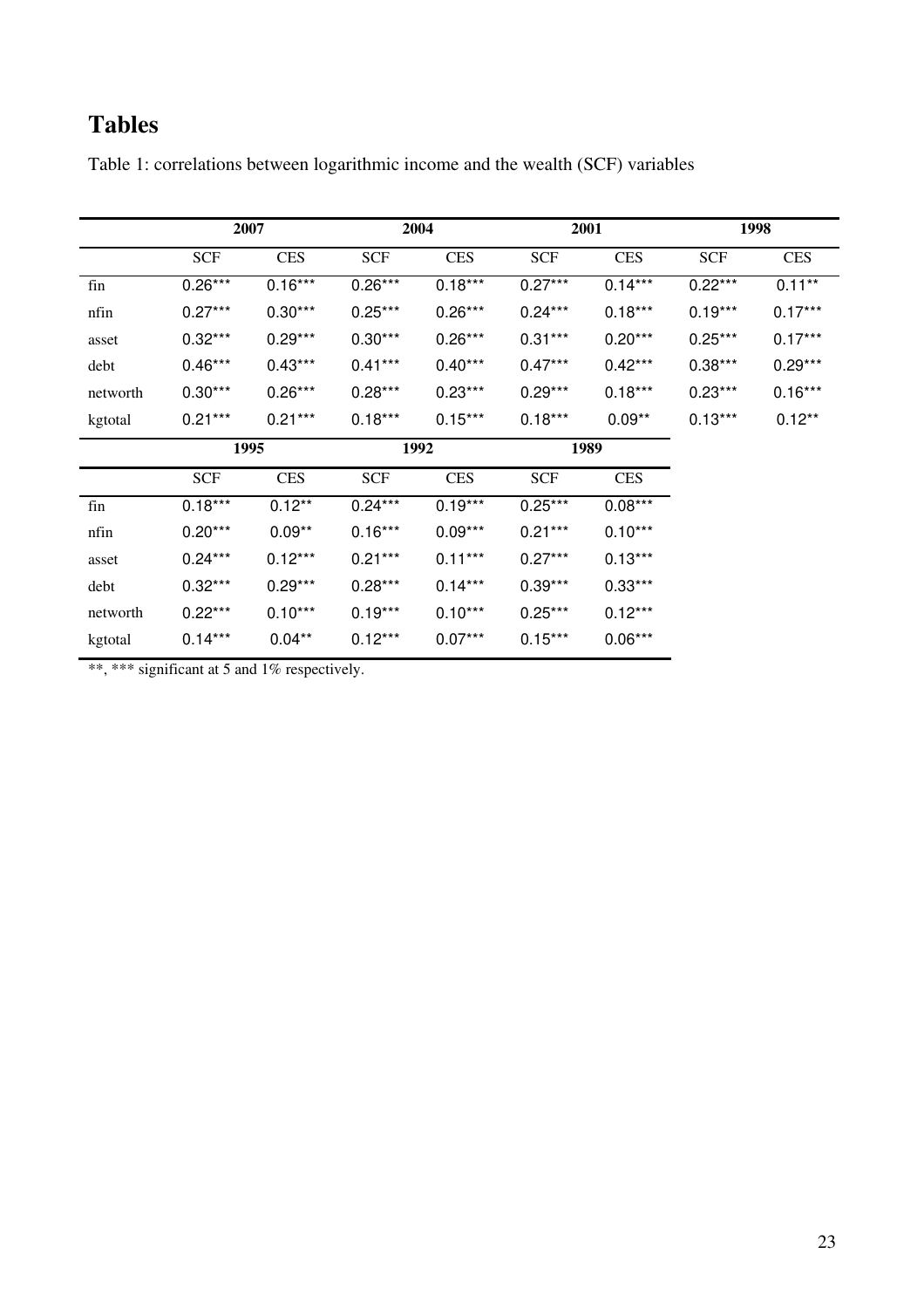| 2a. Dependent variable: total consumption |             |             |             |                                                  |             |             |             |
|-------------------------------------------|-------------|-------------|-------------|--------------------------------------------------|-------------|-------------|-------------|
|                                           | 1989        | 1992        | 1995        | 1998                                             | 2001        | 2004        | 2007        |
| Income                                    | $0.439***$  | $0.392***$  | $0.354***$  | $0.382***$                                       | $0.404***$  | $0.535***$  | $0.495***$  |
| Fin. assets                               | 0.002       | 0.000       | $0.006*$    | $0.006**$                                        | 0.004       | $-0.001$    | $-0.004$    |
| Non fin. assets                           | $0.007**$   | $0.010***$  | $0.009**$   | $0.004*$                                         | $0.006**$   | 0.004       | $0.007**$   |
| Old*Income                                | $0.058**$   | 0.001       | $0.114***$  | $0.067***$                                       | $0.039**$   | 0.009       | $-0.002$    |
| Old*Fin. assets                           | $-0.001$    | 0.001       | $0.010*$    | $-0.001$                                         | $-0.001$    | 0.005       | $0.010**$   |
| Old* Non fin. assets                      | 0.000       | $-0.011**$  | 0.007       | $0.008*$                                         | 0.006       | $-0.008*$   | $-0.004$    |
| Obs.                                      | 7344        | 7638        | 7159        | 9870                                             | 12178       | 14411       | 12397       |
| R-squared                                 | 0.67        | 0.66        | 0.63        | 0.60                                             | 0.60        | 0.63        | 0.62        |
|                                           |             |             |             | 2b. Dependent variable: durables consumption     |             |             |             |
|                                           | 1989        | 1992        | 1995        | 1998                                             | 2001        | 2004        | 2007        |
| Income                                    | $0.532***$  | $0.503***$  | $0.399***$  | $0.456***$                                       | $0.461***$  | $0.657***$  | $0.530***$  |
| Fin. assets                               | 0.000       | $-0.017**$  | 0.004       | $-0.003$                                         | $-0.003$    | $-0.008**$  | $-0.015***$ |
| Non fin. assets                           | 0.008       | $0.019***$  | $0.020***$  | $0.015***$                                       | $0.014***$  | $0.010*$    | $0.015***$  |
| Old*Income                                | $0.145***$  | $0.091**$   | $0.217***$  | $0.139***$                                       | $0.098***$  | $0.098***$  | $0.022**$   |
| Old*Fin. assets                           | 0.025       | $0.022*$    | $0.022**$   | $0.020*$                                         | $0.020*$    | $0.019**$   | $0.026**$   |
| Old* Non fin. assets                      | $-0.063***$ | $-0.056***$ | $-0.034***$ | $-0.031***$                                      | $-0.035***$ | $-0.047***$ | $-0.035***$ |
| Obs.                                      | 7344        | 7638        | 7159        | 9870                                             | 12178       | 14411       | 12397       |
| R-squared                                 | 0.43        | 0.44        | 0.41        | 0.39                                             | 0.39        | 0.41        | 0.40        |
|                                           |             |             |             | 2c. Dependent variable: non durables consumption |             |             |             |
|                                           | 1989        | 1992        | 1995        | 1998                                             | 2001        | 2004        | 2007        |
| Income                                    | $0.405***$  | $0.371***$  | $0.346***$  | $0.378***$                                       | $0.400***$  | $0.522***$  | $0.510***$  |
| Fin. assets                               | 0.003       | $0.007**$   | $0.007**$   | $0.005**$                                        | $0.007***$  | 0.002       | 0.001       |
| Non fin. assets                           | $0.007**$   | 0.004       | $0.007*$    | 0.002                                            | 0.002       | 0.004       | $0.006*$    |
| Old*Income                                | 0.009       | $-0.022$    | $0.088***$  | $0.050**$                                        | 0.019       | $-0.019$    | $-0.015***$ |
| Old*Fin. assets                           | $-0.011$    | $-0.005$    | 0.005       | $-0.004$                                         | $-0.009*$   | $-0.005$    | 0.002       |
| Old* Non fin. assets                      | $0.014**$   | $0.011**$   | $0.022***$  | $0.023***$                                       | $0.024***$  | $0.016***$  | $0.017***$  |
| Obs.                                      | 7344        | 7638        | 7159        | 9870                                             | 12178       | 14411       | 12397       |
| R-squared                                 | 0.68        | 0.66        | 0.65        | 0.63                                             | 0.63        | 0.63        | 0.62        |

Table 2: equation (1), three different dependent variables

Note: All the estimations were carried out using the Repeated Imputation Inference (RII) , using all the five implications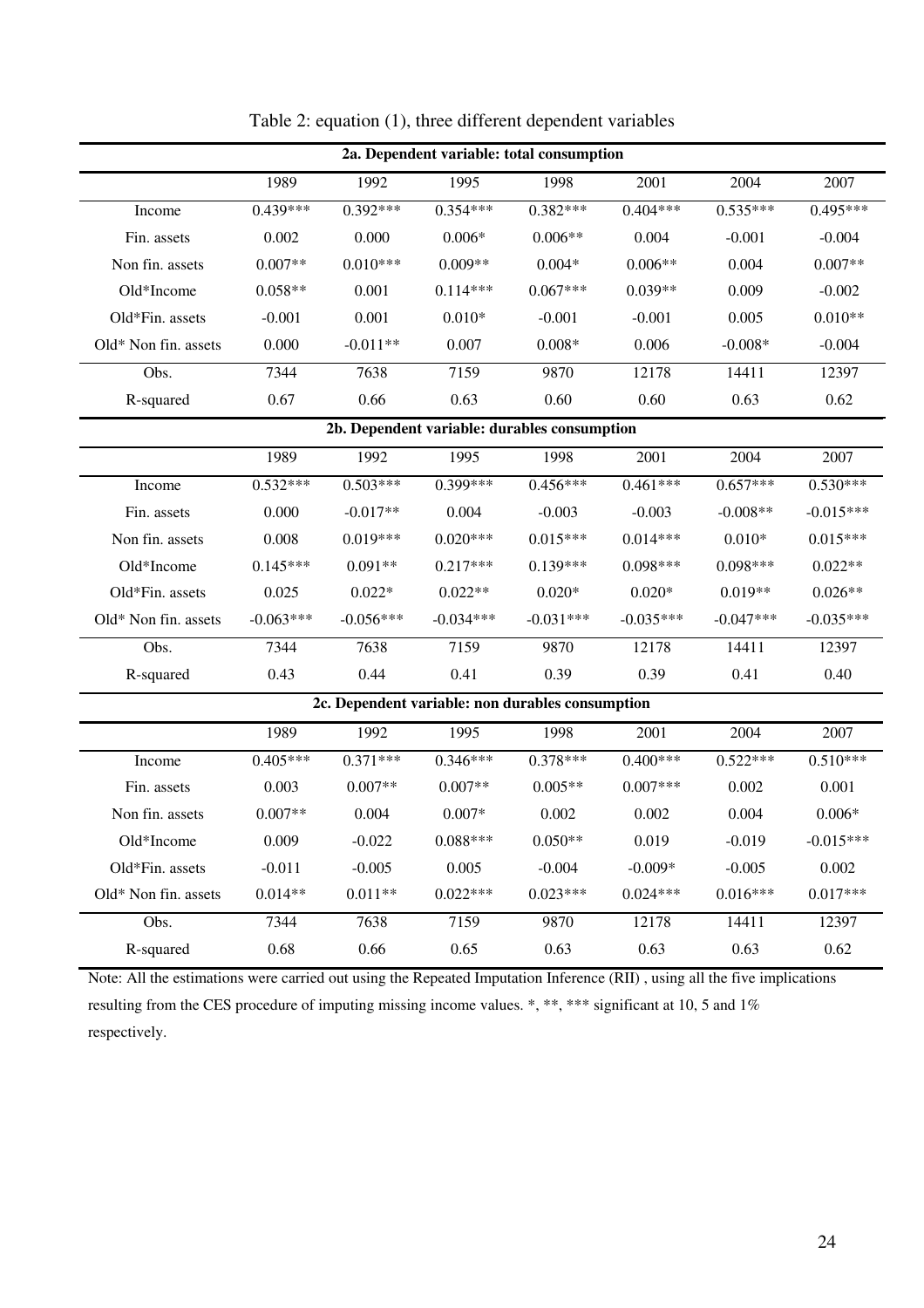| 3a. Dependent variable: total consumption |            |            |            |            |            |              |            |
|-------------------------------------------|------------|------------|------------|------------|------------|--------------|------------|
|                                           | 1989       | 1992       | 1995       | 1998       | 2001       | 2004         | 2007       |
| Income                                    | $0.429***$ | $0.391***$ | $0.320***$ | $0.369***$ | $0.398***$ | $0.528***$   | $0.489***$ |
| Fin. assets                               | 0.003      | $-0.001$   | $0.007**$  | $0.006**$  | $0.004*$   | $-0.003$     | $-0.005*$  |
| Other real est.                           | 0.004      | $0.007***$ | $0.006**$  | $0.004**$  | 0.003      | 0.003        | $0.005*$   |
| House                                     | 0.008      | $0.018***$ | $0.016*$   | 0.009      | $0.011**$  | $0.027***$   | $0.023***$ |
| $Old*Income$                              | 0.003      | $-0.002$   | $-0.003$   | $-0.001$   | $-0.003$   | 0.002        | $-0.004$   |
| Old*Fin. assets                           | $-0.007$   | 0.002      | 0.002      | $-0.004$   | $-0.004$   | 0.005        | $0.011**$  |
| $Old* Other real est.$                    | 0.003      | $-0.005$   | 0.002      | 0.001      | 0.007      | 0.003        | 0.000      |
| $Old*House$                               | $-0.001$   | $-0.007**$ | $-0.001$   | 0.003      | 0.000      | $-0.008$ *** | $-0.003$   |
| Obs.                                      | 7344       | 7638       | 7159       | 9870       | 12178      | 14411        | 12397      |
| R-squared                                 | 0.67       | 0.66       | 0.63       | 0.60       | 0.60       | 0.63         | 0.62       |

### Table 3: equation (2), two different dependent variables

**3b. Dependent variable: non durables consumption** 

|                        | 1989       | 1992       | 1995       | 1998       | 2001        | 2004       | 2007        |
|------------------------|------------|------------|------------|------------|-------------|------------|-------------|
| Income                 | $0.400***$ | $0.370***$ | $0.316***$ | $0.366***$ | $0.393***$  | $0.517***$ | $0.504***$  |
| Fin. assets            | 0.003      | $0.006**$  | $0.008***$ | $0.005**$  | $0.007$ *** | 0.001      | 0.001       |
| Other real est.        | 0.004      | $0.006**$  | $0.007**$  | $0.004**$  | 0.002       | 0.004      | $0.005**$   |
| House                  | $0.012**$  | $0.014**$  | $0.016*$   | $0.014**$  | $0.014***$  | $0.027***$ | $0.021***$  |
| $Old*Income$           | $-0.005$   | $-0.015**$ | $-0.014**$ | $-0.012*$  | $-0.010*$   | $-0.007$   | $-0.0122**$ |
| $Old*Fin.$ assets      | $-0.015**$ | $-0.005$   | $-0.003$   | $-0.010*$  | $-0.012**$  | $-0.008*$  | $-0.001$    |
| $Old* Other real est.$ | 0.000      | $-0.008*$  | $-0.001$   | 0.001      | 0.006       | 0.002      | $-0.001$    |
| $Old*$ House           | $0.016***$ | $0.017***$ | $0.018***$ | $0.020***$ | $0.017***$  | $0.014***$ | $0.019***$  |
| Obs.                   | 7344       | 7638       | 7159       | 9870       | 12178       | 14411      | 12397       |
| R-squared              | 0.68       | 0.67       | 0.65       | 0.63       | 0.63        | 0.63       | 0.62        |

Note: All the estimations were carried out using the Repeated Imputation Inference (RII) , using all the five implications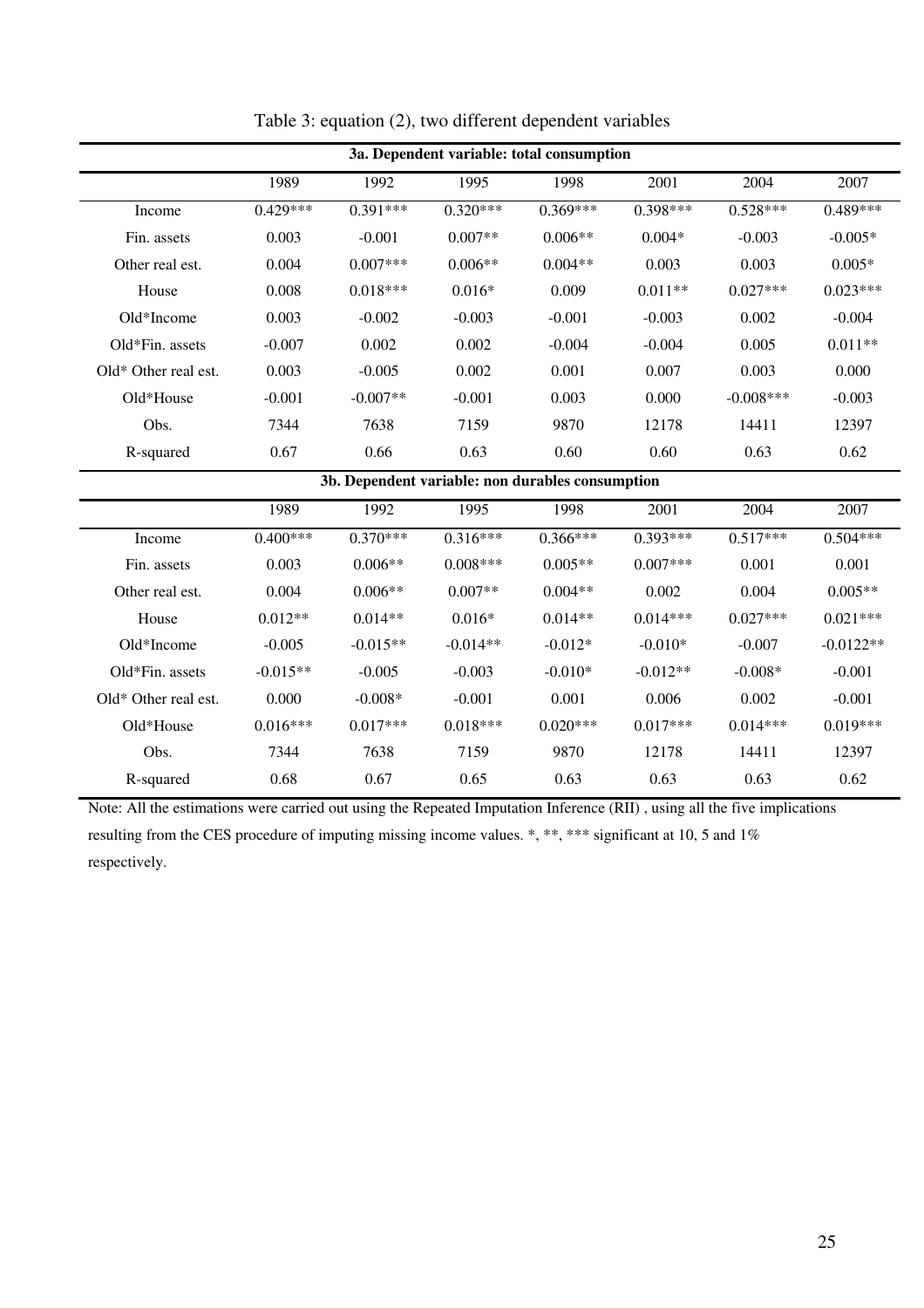| 4a. Dependent variable: total consumption |            |            |            |            |            |              |            |
|-------------------------------------------|------------|------------|------------|------------|------------|--------------|------------|
|                                           | 1989       | 1992       | 1995       | 1998       | 2001       | 2004         | 2007       |
| Income                                    | $0.433***$ | $0.392***$ | $0.325***$ | $0.373***$ | $0.400***$ | $0.524***$   | $0.484***$ |
| Net fin. assets                           | $-0.000$   | $-0.000$   | 0.001      | 0.001      | 0.001      | $0.001*$     | 0.000      |
| Other real estate                         | $0.004*$   | $0.006***$ | $0.007***$ | $0.005***$ | $0.004*$   | 0.003        | 0.003      |
| House                                     | 0.008      | $0.018***$ | $0.018***$ | 0.011      | $0.012**$  | $0.026***$   | $0.021***$ |
| $Old*Income$                              | $-0.000$   | $-0.001$   | $-0.003$   | $-0.003$   | $-0.005$   | 0.006        | 0.003      |
| Old*Net fin. assets                       | $-0.003$   | $-0.002$   | 0.002      | $-0.001$   | $-0.001$   | $-0.000$     | 0.001      |
| Old* Other real estate                    | 0.002      | $-0.004$   | 0.003      | $-0.000$   | 0.006      | 0.004        | $-0.001$   |
| $Old*House$                               | $-0.001$   | $-0.006**$ | $-0.001$   | 0.002      | $-0.001$   | $-0.007$ *** | 0.002      |
| Obs.                                      | 7344       | 7638       | 7159       | 9870       | 12178      | 14411        | 12397      |
| R-squared                                 | 0.67       | 0.66       | 0.63       | 0.60       | 0.60       | 0.63         | 0.62       |

Table 4: equation (3), two different dependent variables

**4b. Dependent variable: non durables consumption** 

|                        | 1989       | 1992        | 1995       | 1998        | 2001        | 2004       | 2007        |
|------------------------|------------|-------------|------------|-------------|-------------|------------|-------------|
| Income                 | $0.404***$ | $0.375***$  | $0.320***$ | $0.368***$  | $0.396***$  | $0.514***$ | $0.503***$  |
| Net fin. assets        | 0.000      | 0.001       | 0.001      | $0.001**$   | $0.002***$  | $0.002***$ | $0.001**$   |
| Other real est.        | $0.005**$  | $0.008***$  | $0.008***$ | $0.005**$   | $0.004*$    | $0.004*$   | $0.005**$   |
| House                  | $0.013**$  | $0.016***$  | $0.019**$  | $0.015**$   | $0.016***$  | $0.027***$ | $0.022***$  |
| $Old*Income$           | $-0.013**$ | $-0.016***$ | $-0.015**$ | $-0.017***$ | $-0.016***$ | $-0.010**$ | $-0.012***$ |
| Old*Net fin. assets    | $-0.005**$ | $-0.003$    | 0.000      | $-0.003$    | $-0.002$    | $-0.002$   | $-0.001$    |
| $Old* Other real est.$ | $-0.002$   | $-0.009**$  | $-0.002$   | $-0.001$    | 0.003       | 0.001      | $-0.002$    |
| Old*House              | $0.014***$ | $0.016***$  | $0.017***$ | $0.018***$  | $0.015***$  | $0.011***$ | $0.019***$  |
| Obs.                   | 7344       | 7638        | 7159       | 9870        | 12178       | 14411      | 12397       |
| R-squared              | 0.68       | 0.67        | 0.65       | 0.63        | 0.63        | 0.63       | 0.62        |

Note: All the estimations were carried out using the Repeated Imputation Inference (RII) , using all the five implications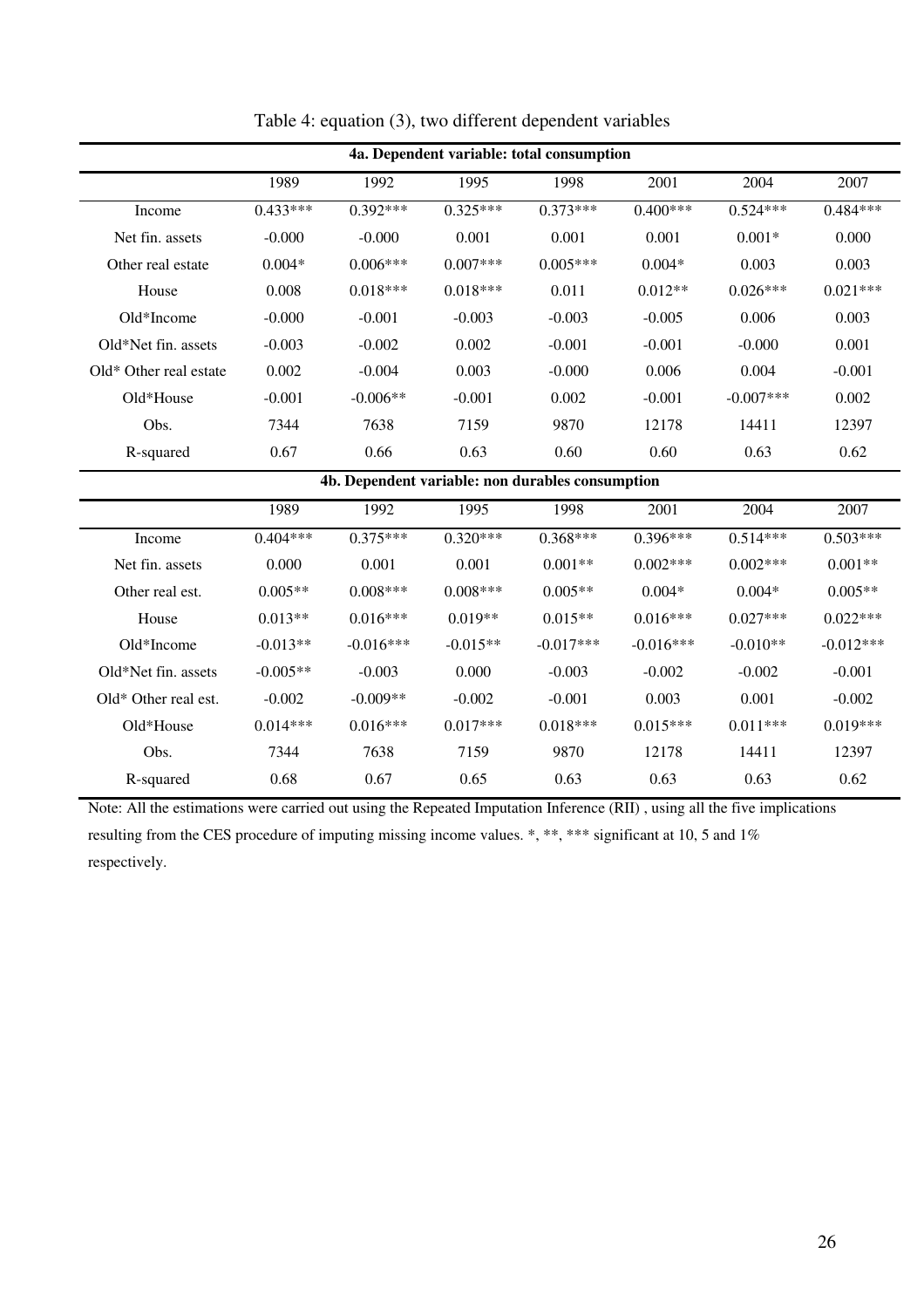| 5a. Dependent variable: total consumption |            |                                                  |            |            |            |            |            |
|-------------------------------------------|------------|--------------------------------------------------|------------|------------|------------|------------|------------|
|                                           | 1989       | 1992                                             | 1995       | 1998       | 2001       | 2004       | 2007       |
| Income                                    | $0.436***$ | $0.400***$                                       | $0.330***$ | $0.377***$ | $0.405***$ | $0.535***$ | $0.490***$ |
| Stock mkt c.g.                            | 0.001      | 0.002                                            | $0.006***$ | $0.006***$ | 0.000      | 0.001      | 0.002      |
| Business c.g.                             | $-0.000$   | 0.001                                            | 0.001      | 0.000      | 0.002      | 0.001      | 0.001      |
| House c.g.                                | 0.000      | 0.002                                            | $-0.001$   | $-0.001$   | 0.000      | $0.003***$ | 0.001      |
| Other real est. c.g.                      | $-0.000$   | 0.002                                            | 0.001      | 0.002      | 0.002      | 0.002      | $0.002**$  |
| Old*Income                                | $-0.001$   | $-0.008**$                                       | $-0.000$   | $-0.001$   | 0.001      | 0.004      | 0.004      |
| Old*Stock mkt c.g.                        | $-0.006$   | $-0.001$                                         | $-0.006$   | $-0.010**$ | $-0.003$   | $-0.005$   | 0.002      |
| Old*Business c.g.                         | $-0.001$   | 0.002                                            | $-0.007$   | 0.001      | 0.001      | 0.005      | $-0.003$   |
| Old*House c.g.                            | $-0.000$   | $-0.003$                                         | 0.002      | 0.004      | 0.000      | $-0.003$   | $-0.000$   |
| Old*Other real est. c.g.                  | 0.005      | $-0.007*$                                        | 0.002      | $-0.000$   | $-0.005$   | 0.001      | 0.000      |
| Obs.                                      | 7344       | 7638                                             | 7159       | 9870       | 12178      | 14411      | 12397      |
| R-squared                                 | 0.67       | 0.66                                             | 0.62       | 0.60       | 0.60       | 0.63       | 0.62       |
|                                           |            | 5b. Dependent variable: non durables consumption |            |            |            |            |            |
|                                           | 1989       | 1992                                             | 1995       | 1998       | 2001       | 2004       | 2007       |
| Income                                    | $0.405***$ | $0.381***$                                       | $0.321***$ | $0.369***$ | $0.399***$ | $0.525***$ | $0.506***$ |
| Stock mkt e ø                             | 0.003      | 0.002                                            | $0.006**$  | $0.006***$ | 0.000      | $0.002*$   | $0.003**$  |

Table 5: equation (4), two different dependent variables

Stock mkt c.g.  $0.003$   $0.002$   $0.006**$   $0.006***$   $0.000$   $0.002*$   $0.003**$ Business c.g.  $-0.001$   $0.002$   $0.002$   $0.002$   $0.003**$   $0.001$   $0.002$ House c.g. 6.000 0.002 -0.001 -0.001 0.000 0.002\* -0.000 Other real est. c.g.  $0.001$   $0.003$   $0.003*$   $0.002$   $0.005***$   $0.003***$   $0.005***$ Old\*Income -0.011\*\*\* -0.015\*\*\* -0.003 -0.005 -0.004 -0.006\* 0.000 Old\*Stock mkt c.g.  $-0.009*$   $-0.001$   $-0.005$   $-0.010**$   $-0.005$   $-0.002$   $0.001$ Old\*Business c.g. 0.007 0.002 -0.008 0.001 -0.001 0.005 -0.004 Old\*House c.g.  $0.008*** \hspace{1cm} 0.006*** \hspace{1cm} 0.008*** \hspace{1cm} 0.010*** \hspace{1cm} 0.008*** \hspace{1cm} 0.008*** \hspace{1cm} 0.008*** \hspace{1cm} 0.008*** \hspace{1cm} 0.008***$ Old\*Other real est. c.g. 0.003 -0.004 0.001 -0.001 -0.005 -0.001 -0.002 Obs. 7344 7638 7159 9870 12178 14411 12397 R-squared 0.68 0.67 0.65 0.63 0.63 0.63 0.62

Note: All the estimations were carried out using the Repeated Imputation Inference (RII) , using all the five implications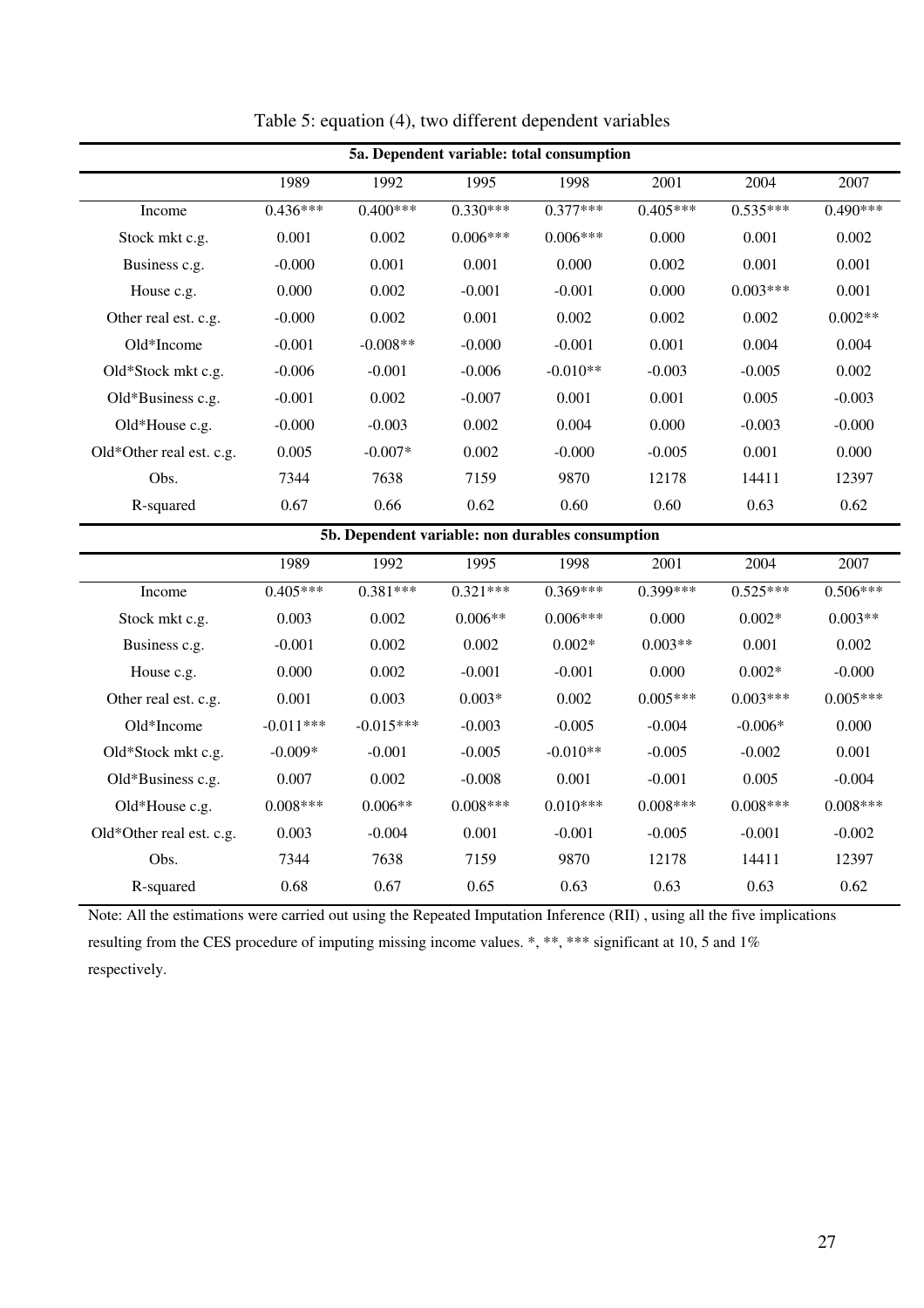|                       | 8a. Total cons. | 8b. Non-durables cons. | 8c. Durables cons. |
|-----------------------|-----------------|------------------------|--------------------|
| Income                | $0.411***$      | $0.402***$             | $0.480***$         |
| Fin. Assets           | $0.002**$       | $0.005***$             | $-0.005***$        |
| Other real estate     | $0.006***$      | $0.005***$             | $0.012***$         |
| House                 | $0.020***$      | $0.023***$             | $0.018***$         |
| Race-Black            | $-0.068***$     | $-0.053***$            | $-0.098***$        |
| Race-Other            | $-0.031***$     | $-0.053***$            | $-0.069***$        |
| Single                | $-0.132***$     | $-0.132***$            | $-0.148***$        |
| Educated              | $0.092***$      | $0.089***$             | $0.112***$         |
| Age                   | $0.014***$      | $0.011***$             | $0.035***$         |
| Age squared           | $-0.000$ ***    | $-0.000$ ***           | $-0.000$ ***       |
| Home Renter           | $0.091**$       | $0.097***$             | $0.113**$          |
| Not working           | $-0.065***$     | $-0.071***$            | $-0.062***$        |
| Family size           | $0.062***$      | $0.068***$             | $0.056***$         |
| North East            | $-0.031***$     | $0.011*$               | $-0.111***$        |
| Midwest               | $-0.073***$     | $-0.010*$              | $-0.169***$        |
| South                 | $-0.072***$     | $-0.017***$            | $-0.187***$        |
| <b>Year 1989</b>      | $-0.234***$     | $-0.253***$            | $-0.250***$        |
| <b>Year 1992</b>      | $-0.185***$     | $-0.196***$            | $-0.185***$        |
| <b>Year 1995</b>      | $-0.129***$     | $-0.156***$            | $-0.110***$        |
| <b>Year 1998</b>      | $-0.166***$     | $-0.197***$            | $-0.160***$        |
| Year 2001             | $-0.063***$     | $-0.072***$            | $-0.050***$        |
| <b>Year 2004</b>      | $-0.089$        | $-0.082***$            | $-0.100$           |
| Old*Fin. Assets       | $-0.001$        | $-0.007$ ***           | $0.020***$         |
| Old*Other real estate | $0.006**$       | 0.004                  | $-0.001$           |
| Old*House             | 0.000           | $0.019***$             | $-0.042***$        |
| Old*Income            | $-0.004$        | $-0.014***$            | $0.027***$         |
| Constant              | 5.262***        | 4.764***               | 3.194***           |
| Obs.                  | 70977           | 70977                  | 70977              |
| R-squared             | 0.65            | 0.66                   | 0.43               |

Table 6: equation (2), three different dependent variables – pooled cross sections

Note: All the estimations were carried out using the Repeated Imputation Inference (RII) , using all the five implications resulting from the CES procedure of imputing missing income values. \*, \*\*, \*\*\* significant at 10, 5 and 1% respectively.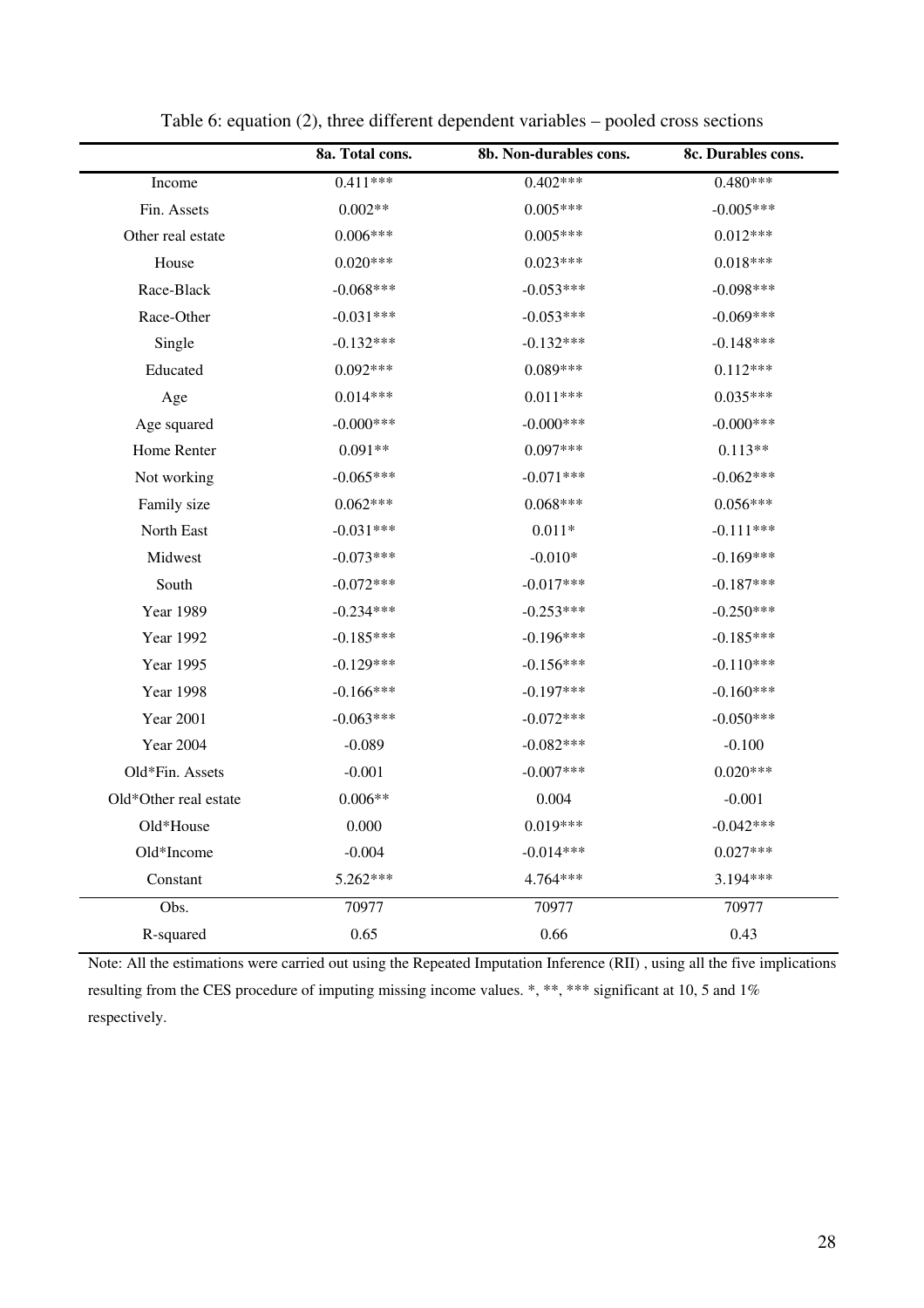|                       | 8a. Total cons. | 8b. Non-durables cons. | 8c. Durables cons. |
|-----------------------|-----------------|------------------------|--------------------|
| Income                | $0.413***$      | $0.406***$             | $0.478***$         |
| Net fin. assets       | 0.000           | $0.002***$             | $-0.003**$         |
| Other real estate     | $0.006***$      | $0.006***$             | $0.010***$         |
| House                 | $0.021***$      | $0.025***$             | $0.016***$         |
| Race-Black            | $-0.071***$     | $-0.055***$            | $-0.102***$        |
| Race-Other            | $-0.033***$     | $-0.054***$            | $-0.070***$        |
| Single                | $-0.133***$     | $-0.133***$            | $-0.148***$        |
| Educated              | $0.094***$      | $0.091***$             | $0.113***$         |
| Age                   | $0.014***$      | $0.011***$             | $0.036***$         |
| Age squared           | $-0.000$ ***    | $-0.000$ ***           | $-0.000$ ***       |
| Home Renter           | $0.099***$      | $0.103***$             | $0.120**$          |
| Not working           | $-0.066***$     | $-0.075***$            | $-0.057***$        |
| Family size           | $0.061***$      | $0.068***$             | $0.056***$         |
| North East            | $-0.031***$     | $0.011*$               | $-0.112***$        |
| Midwest               | $-0.072***$     | $-0.010*$              | $-0.169***$        |
| South                 | $-0.072***$     | $-0.017***$            | $-0.187***$        |
| <b>Year 1989</b>      | $-0.232***$     | $-0.253***$            | $-0.246***$        |
| Year 1992             | $-0.184***$     | $-0.196***$            | $-0.184***$        |
| Year 1995             | $-0.129***$     | $-0.155***$            | $-0.109$           |
| <b>Year 1998</b>      | $-0.164***$     | $-0.195***$            | $-0.160***$        |
| <b>Year 2001</b>      | $-0.061***$     | $-0.071***$            | $-0.049***$        |
| <b>Year 2004</b>      | $-0.087$        | $-0.081$               | $-0.098$           |
| Old*Net fin. assets   | $-0.000$        | $-0.004***$            | $0.005**$          |
| Old*Other real estate | $0.006**$       | 0.003                  | 0.005              |
| Old*House             | 0.001           | $0.016***$             | $-0.034***$        |
| Old*Income            | $-0.002$        | $-0.016***$            | $0.038***$         |
| Constant              | 5.235***        | 4.742***               | $3.169***$         |
| Obs.                  | 70977           | 70977                  | 70977              |
| R-squared             | 0.65            | 0.66                   | 0.43               |

Table 7: equation (3), three different dependent variables – pooled cross sections

Note: All the estimations were carried out using the Repeated Imputation Inference (RII) , using all the five implications resulting from the CES procedure of imputing missing income values. \*, \*\*, \*\*\* significant at 10, 5 and 1% respectively.